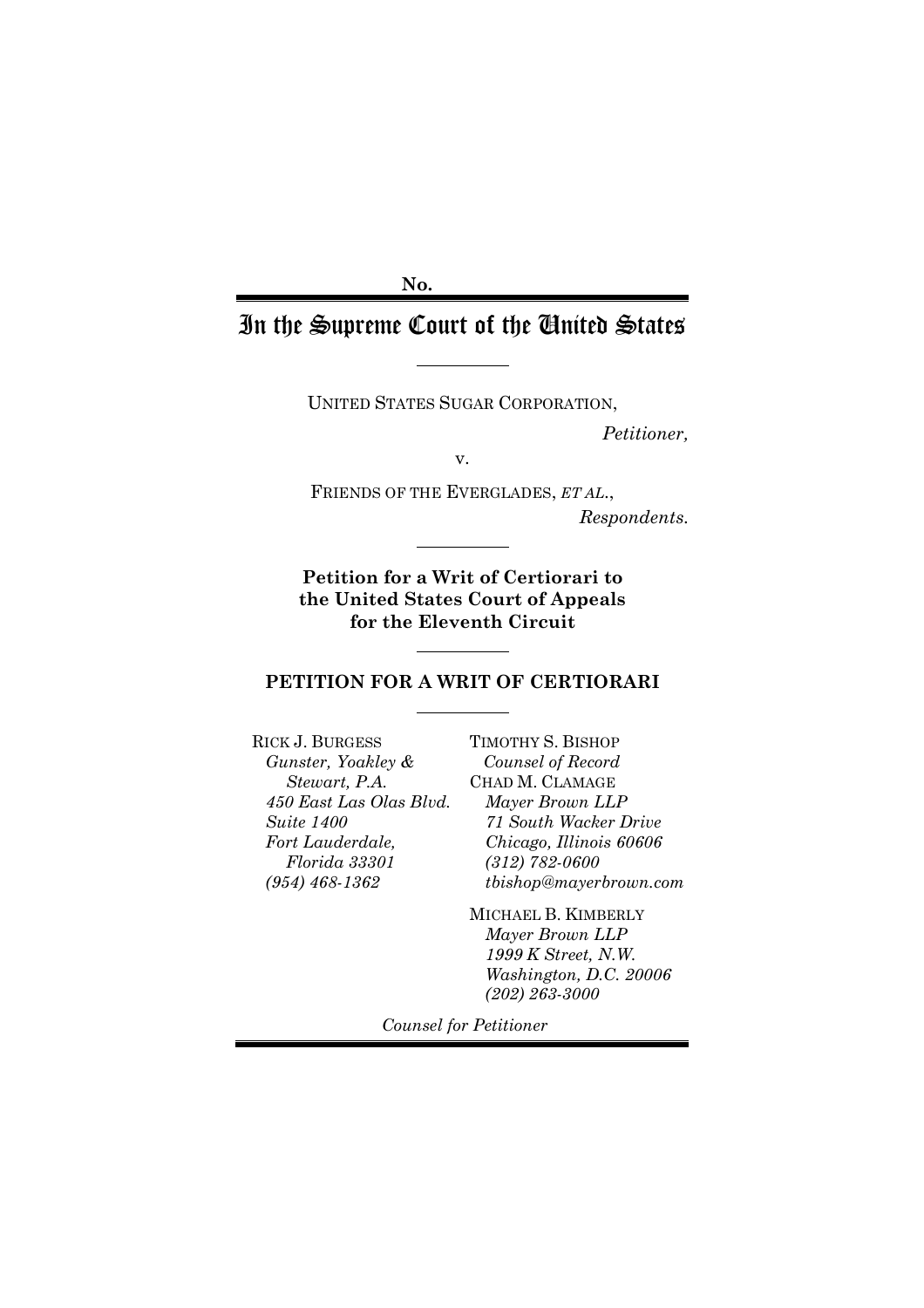## **QUESTION PRESENTED**

Whether the courts of appeals have exclusive original jurisdiction under 33 U.S.C. § 1369(b)(1) over suits challenging the validity of EPA's general permit regulations implementing the Clean Water Act, including the Water Transfers Rule, 40 C.F.R. § 122.3(i).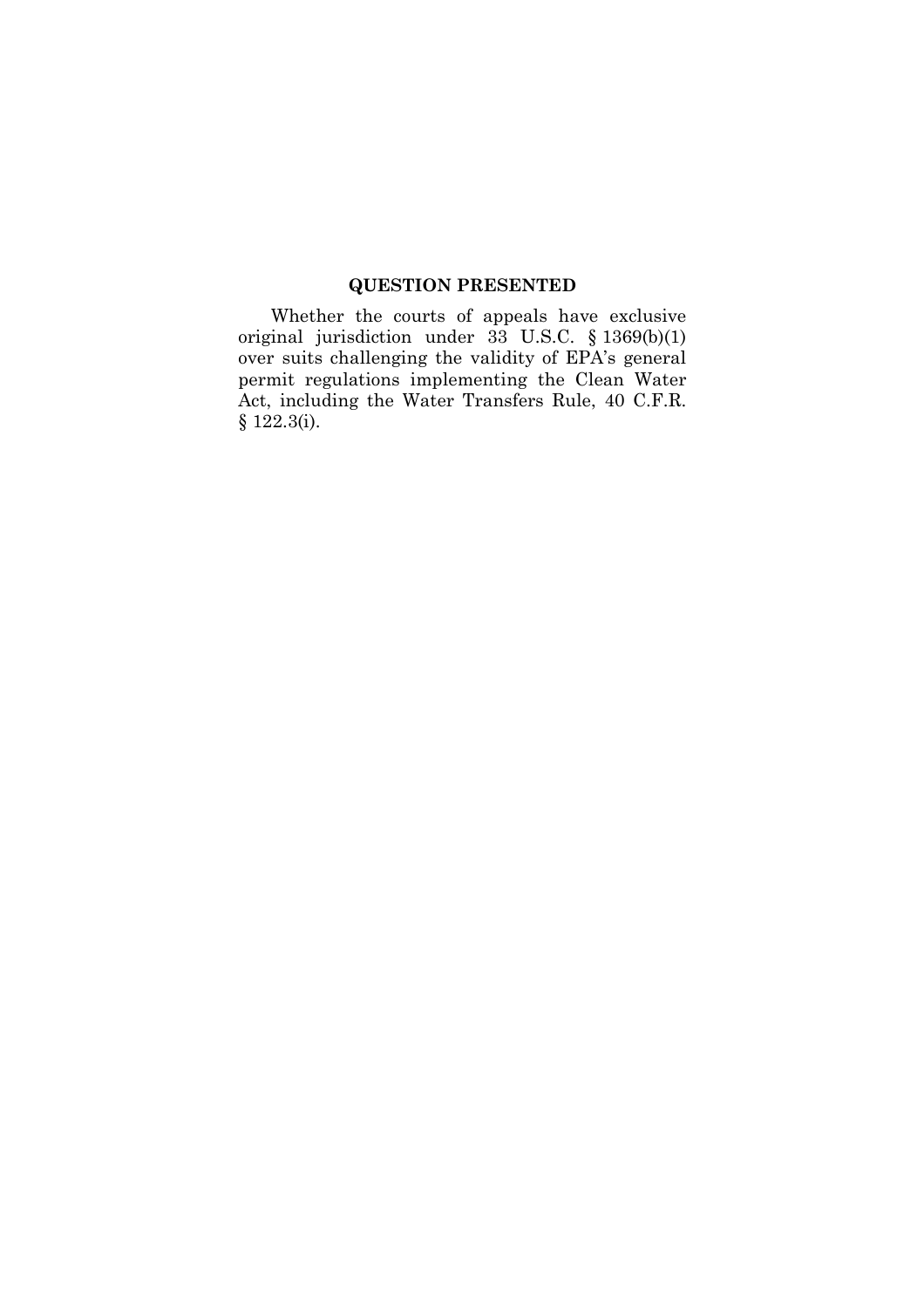#### **RULES 14.1(b) AND 29.6 STATEMENT**

Petitioner here, intervenor-respondent below, is United States Sugar Corporation.

United States Sugar Corporation has no parent company, and no publicly held corporation owns ten percent or more of its stock.

Additional respondents below are the U.S. Environmental Protection Agency and its Administrator, and the South Florida Water Management District and its Executive Director, Melissa L. Meeker.

Respondents here, petitioners below, are Friends of the Everglades; the Miccosukee Tribe of Indians of Florida; the Florida Wildlife Federation, Inc.; the Sierra Club, Inc.; the Environmental Confederation of Southwest Florida; the States of New York, Connecticut, Delaware, Illinois, Maine, Michigan, Minnesota, Missouri, and Washington; and the Province of Manitoba, Canada.

## ii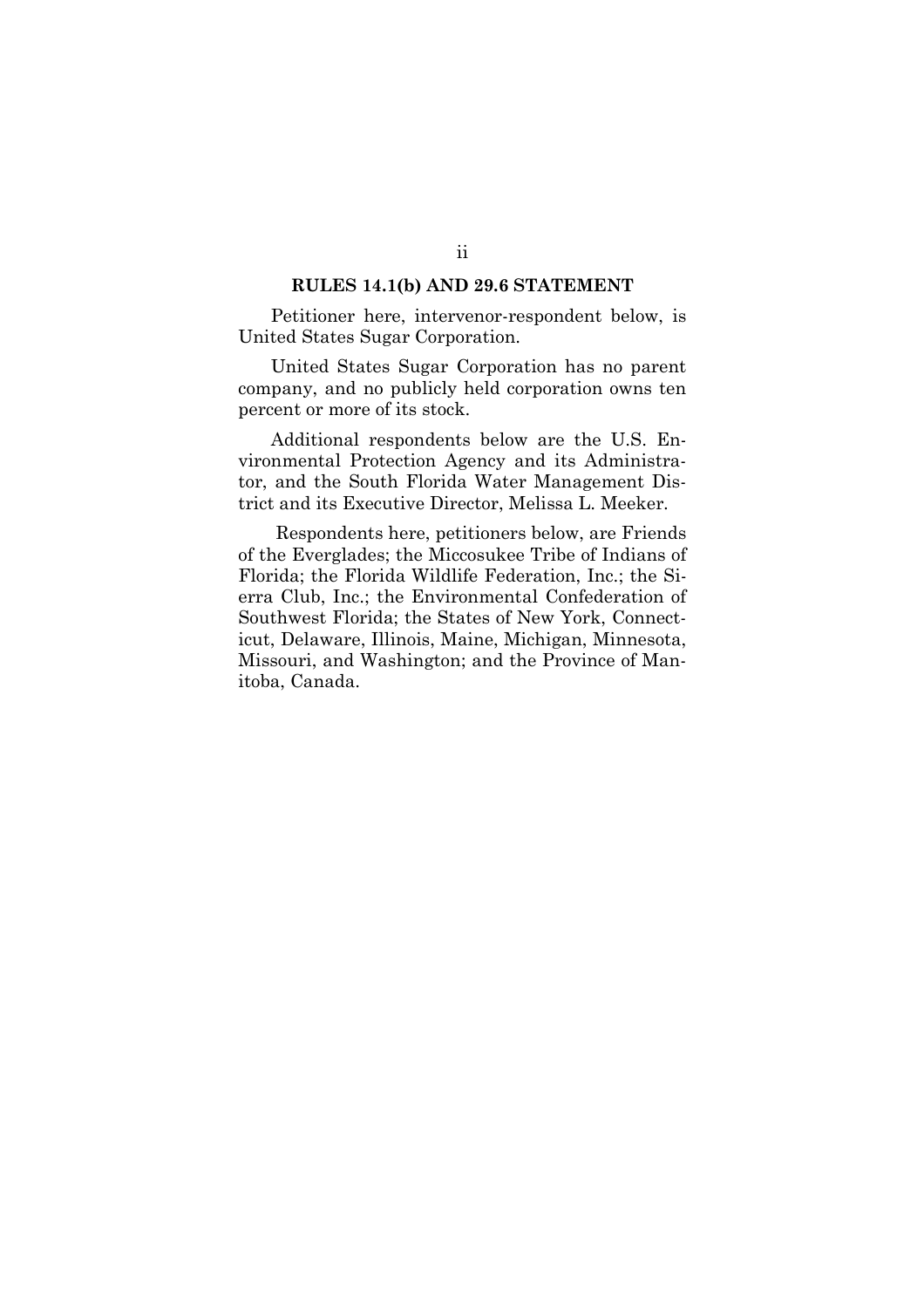## **TABLE OF CONTENTS**

| Rules 14.1(b) and 29.6 Statement  ii                                                            |
|-------------------------------------------------------------------------------------------------|
|                                                                                                 |
|                                                                                                 |
|                                                                                                 |
| Statutory and Regulatory Provisions Involved1                                                   |
|                                                                                                 |
|                                                                                                 |
| B. The Water Transfers Rule and Friends I4                                                      |
| C. The lower court's decision dismissing the<br>petitions for review for lack of jurisdiction 7 |
|                                                                                                 |
| A. The decision below creates a conflict of                                                     |
| B. The question presented is of great                                                           |
|                                                                                                 |
|                                                                                                 |
|                                                                                                 |
| Appendix $A -$ Court of appeals opinion                                                         |
| Appendix $B -$ Court of appeals rehearing<br>order (Feb. 28, 2013)17a                           |
| Appendix $C -$ Statutory and regulatory                                                         |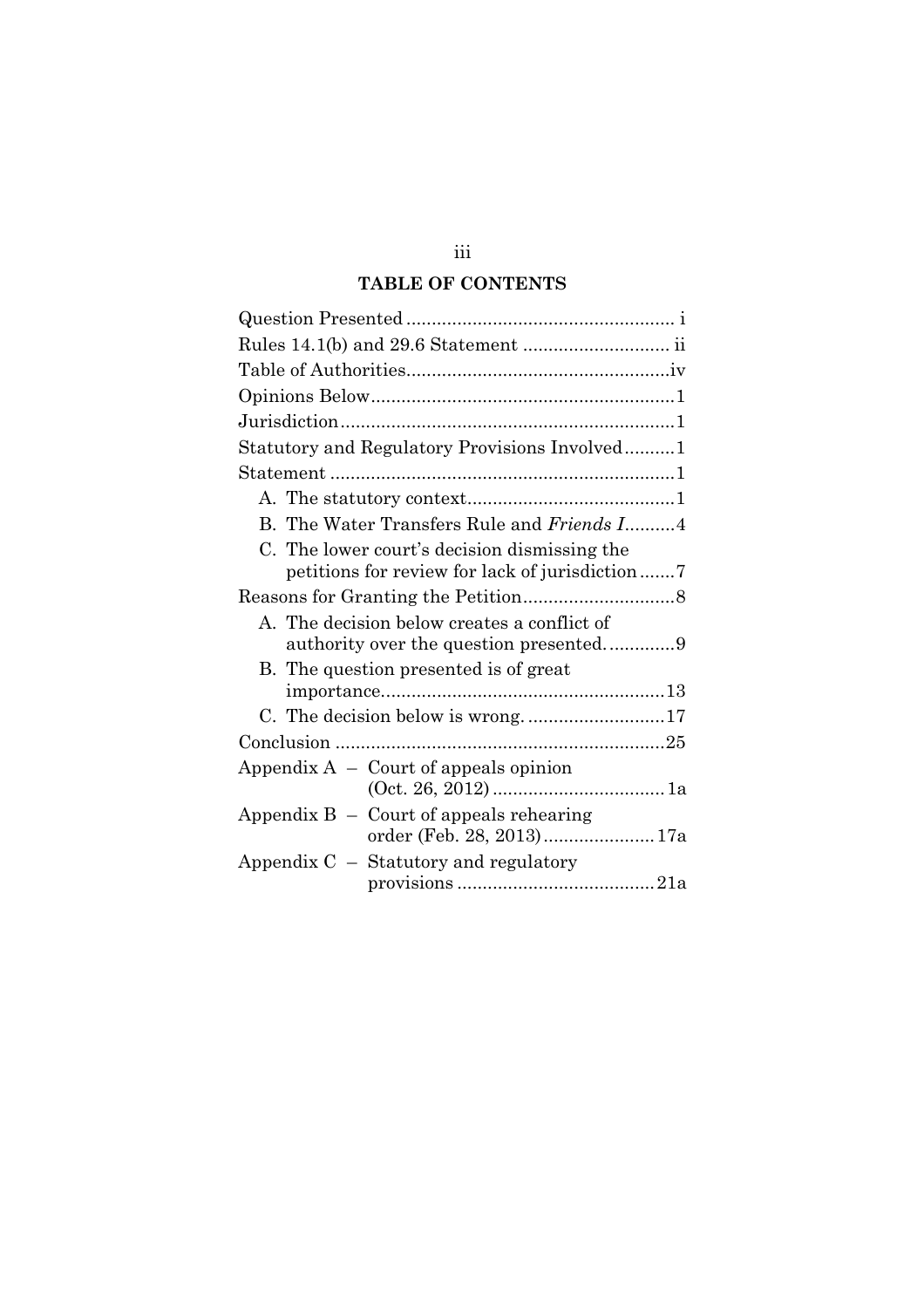## **TABLE OF AUTHORITIES**

# **Pages(s)**

| Cases                                                                       |
|-----------------------------------------------------------------------------|
| Adamo Wrecking Co. v. United States,                                        |
| Am. Mining Cong. v. EPA,                                                    |
| AT&T Mobility LLC v. Concepcion,                                            |
| BedRoc Ltd. v. United States,                                               |
| Catskill Mountains Chapter of Trout<br>Unlimited, Inc. v. EPA,              |
| Catskill Mountains Chapter of Trout<br>Unlimited, Inc. v. City of New York, |
| Conn. Nat'l Bank v. Germain,                                                |
| Crown Simpson Pulp Co. v. Costle,                                           |
| Decker v. Nw. Envt'l Defense Ctr.,                                          |
| Dep't of Transp. v. Public Citizen,                                         |
| E.I. Du Pont de Nemours & Co. v. Train,                                     |
| Friends of the Earth, Inc. v. Laidlaw Envt'l                                |

iv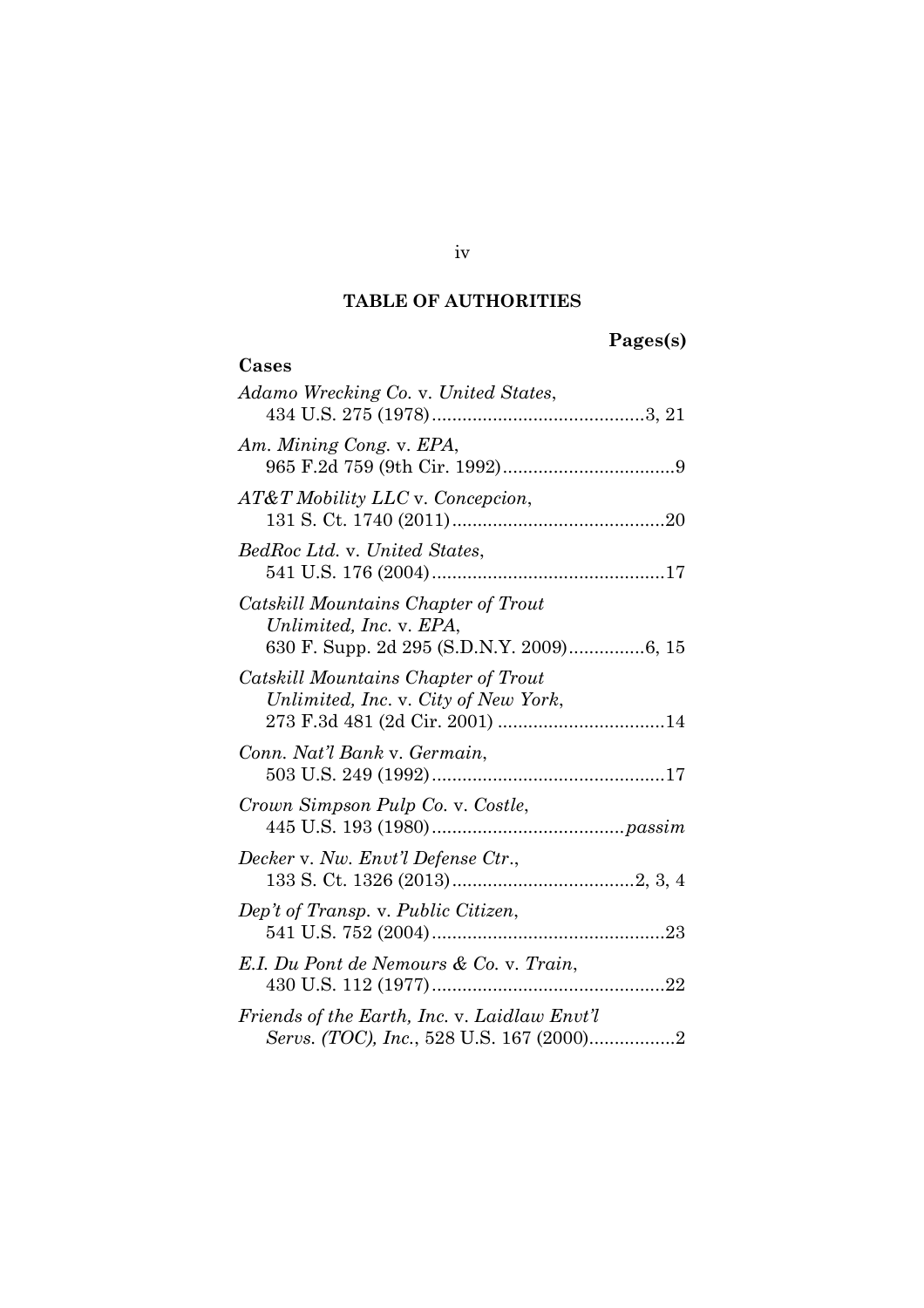## **TABLE OF AUTHORITIES—continued**

| Friends of the Everglades v. S. Fla. Water<br>Mgmt. Dist., 2006 WL 3635465       |
|----------------------------------------------------------------------------------|
| Friends of the Everglades v. S. Fla. Water<br><i>Mgmt. Dist.</i> , 570 F.3d 1210 |
| K Mart Corp. v. Cartier, Inc.,                                                   |
| Lorillard v. Pons, 434 U.S. 575 (1978) 23, 24                                    |
| Miccosukee Tribe v. S. Fla. Water Mgmt. Dist.,                                   |
| National Cotton Council v. EPA,                                                  |
| Nat'l Pork Producers Council v. EPA,<br>635 F.3d 738 (5th Cir. 2011)13           |
| Northwest Environmental Advocates v. EPA,<br>537 F.3d 1006 (9th Cir. 2008)12     |
| NRDC v. EPA,<br>526 F.3d 591 (9th Cir. 2008)12, 13                               |
| NRDC v. EPA,<br>966 F.2d 1292 (9th Cir. 1992)10, 12                              |
| NRDC v. EPA,                                                                     |
| NRDC v. EPA,<br>656 F.2d 768 (D.C. Cir. 1981)11                                  |
| Panama Refining Co. v. Ryan,                                                     |

v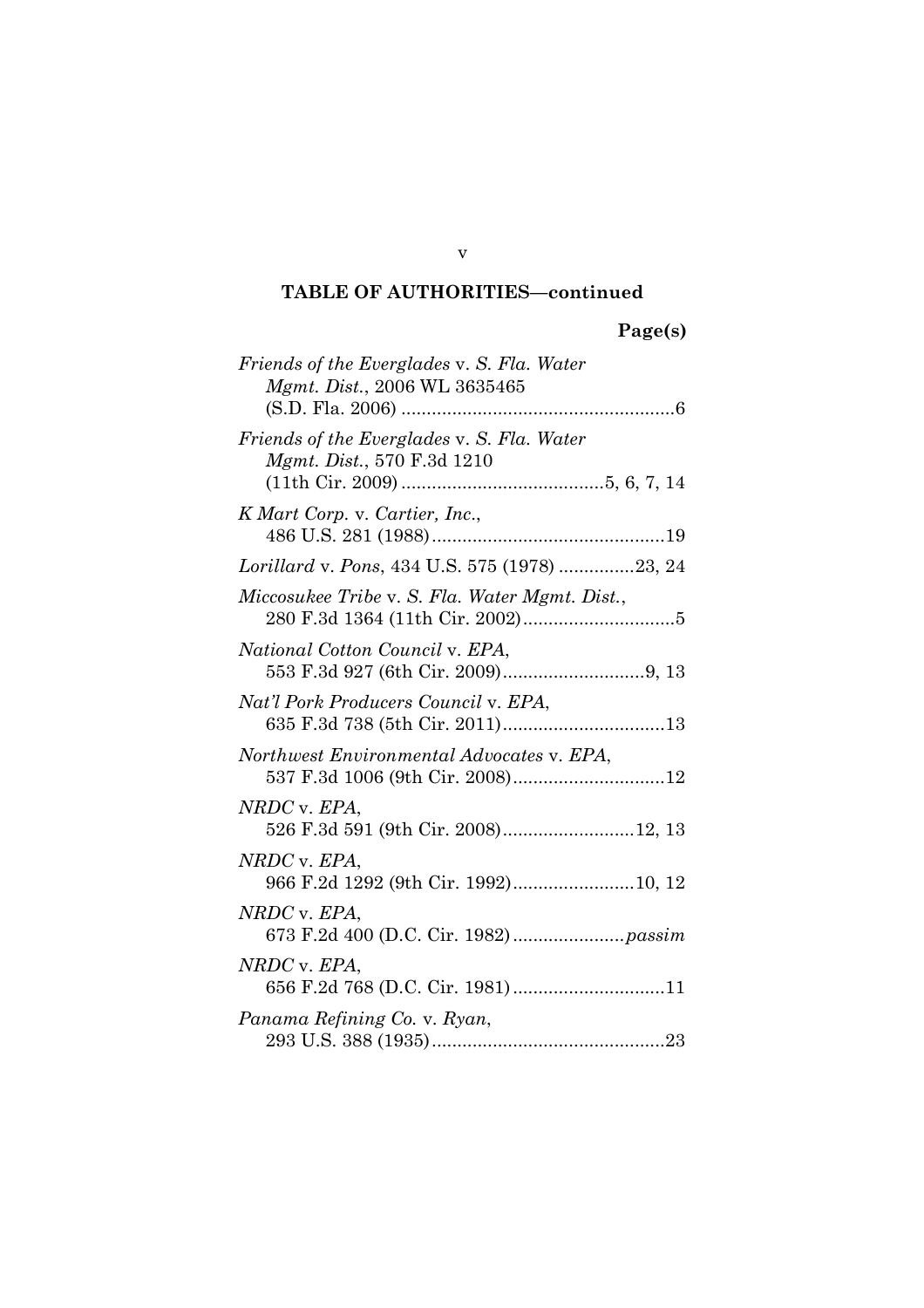## **TABLE OF AUTHORITIES-continued**

### Page(s)

| S. Fla. Water Mgmt. Dist. v. Miccosukee Tribe,                                          |
|-----------------------------------------------------------------------------------------|
| United Sav. Ass'n of Tex. v. Timbers of<br>Inwood Forest Assocs., 484 U.S. 365 (1988)20 |
| Va. Elec. & Power Co. v. Costle,                                                        |
| Waterkeeper Alliance, Inc. v. EPA,                                                      |
| STATUTORY AND REGULATORY MATERIALS                                                      |
| Pub. L. No. 100-4, § 505(a), 101 Stat. 7 (1987)23                                       |
| Pub. L. No. 100-236, § 2, 101 Stat. 1731 (1988)24                                       |
| 28 U.S.C.                                                                               |
| 33 U.S.C.                                                                               |

#### vi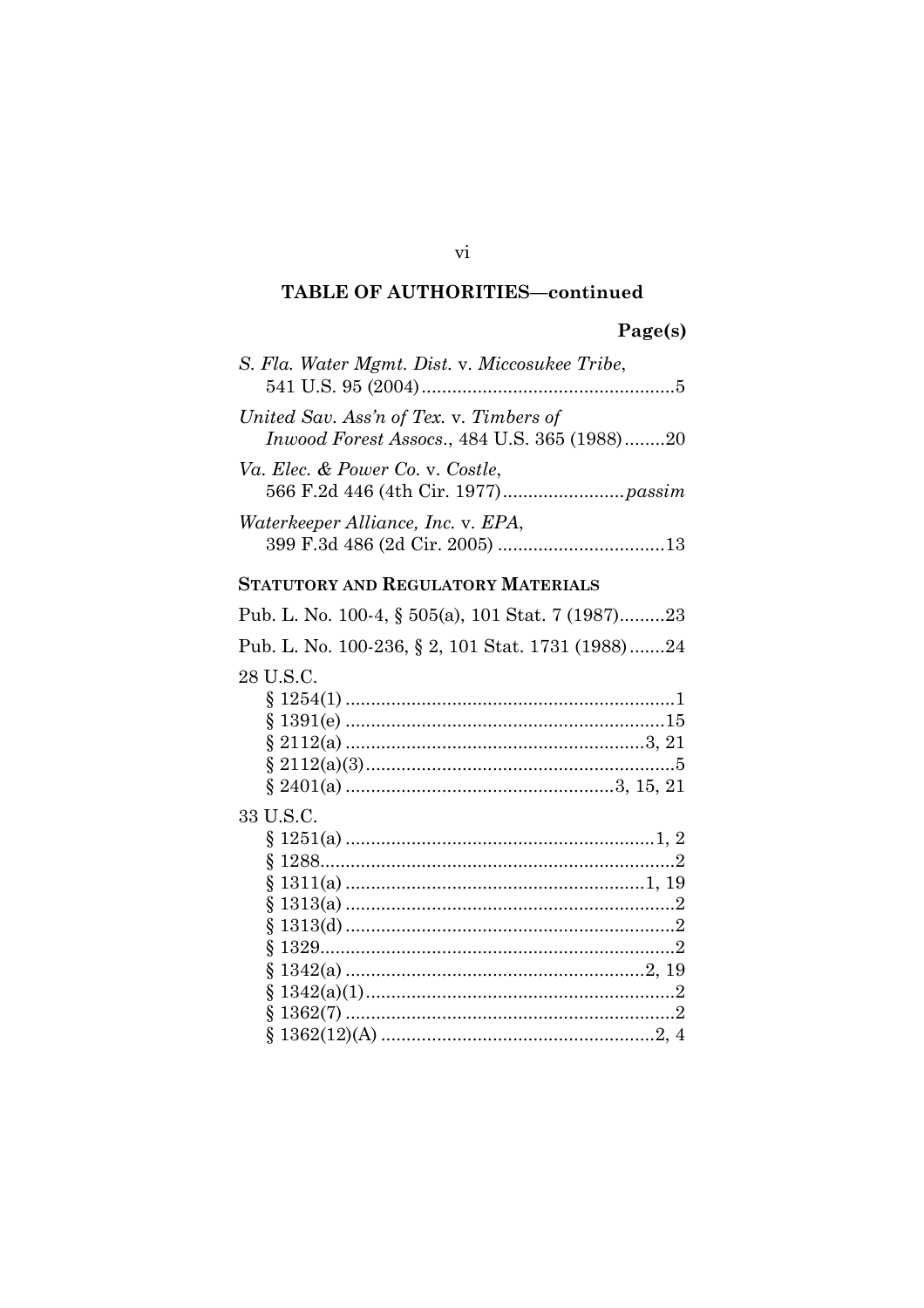## TABLE OF AUTHORITIES-continued

## Page(s)

| 40 C.F.R.                                        |
|--------------------------------------------------|
|                                                  |
|                                                  |
|                                                  |
|                                                  |
| Other Authorities                                |
|                                                  |
| Ronald M. Levin, <i>Statutory Time Limits on</i> |
| Judicial Review of Rules: Verkuil Revisited,     |
| 32 CARDOZO L. REV. 2203 (2011) 16                |

## vii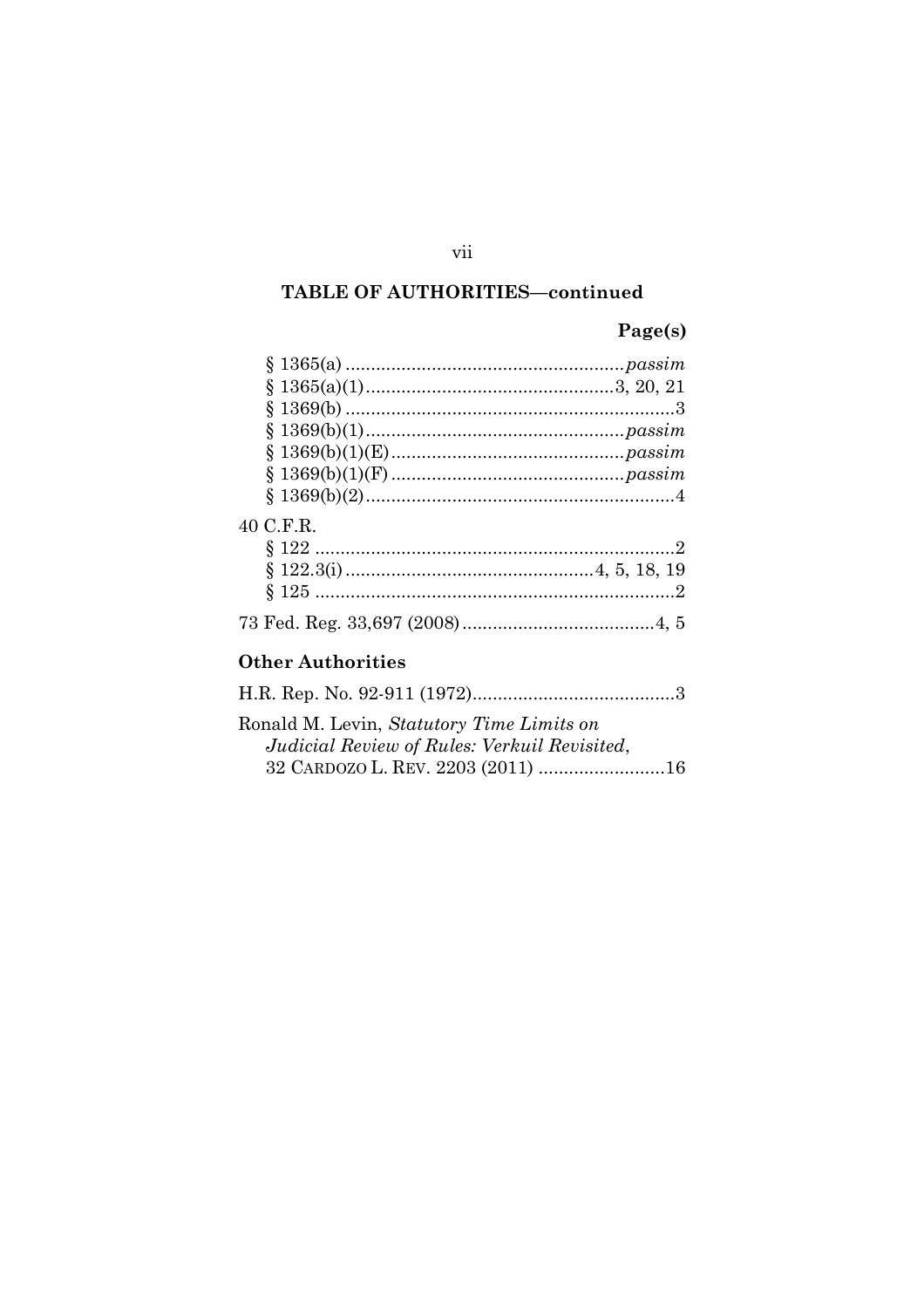#### **PETITION FOR A WRIT OF CERTIORARI**

United States Sugar Corporation respectfully petitions for a writ of certiorari to review the judgment of the United States Court of Appeals for the Eleventh Circuit.

#### **OPINIONS BELOW**

The opinion of the court of appeals (App., *infra*, 1a-16a) is reported at 699 F.3d 1280.

#### **JURISDICTION**

The judgment of the court of appeals was entered on October 26, 2012. Petitioner filed a timely petition for rehearing en banc, which the court of appeals denied on February 28, 2013. App., *infra*, 17a-20a. On May 21, 2013, Justice Thomas extended the time for filing a petition for certiorari to June 28, 2013. This Court's jurisdiction rests on 28 U.S.C. § 1254(1).

### **STATUTORY AND REGULATORY PROVISIONS INVOLVED**

Relevant statutory and regulatory provisions are reproduced at App., *infra*, 21a-23a.

#### **STATEMENT**

#### **A. The statutory context**

1. Congress enacted the Clean Water Act, 33 U.S.C. §§ 1251-1387, to respond to the complex problem of "restor[ing] and maintain[ing] the chemical, physical, and biological integrity of the Nation's waters." 33 U.S.C. § 1251(a). The Clean Water Act (CWA) addresses the problem of water pollution, in part, by prohibiting "the discharge of any pollutant" (*id.* § 1311(a)) without first obtaining a permit under the National Pollution Discharge Elimination Sys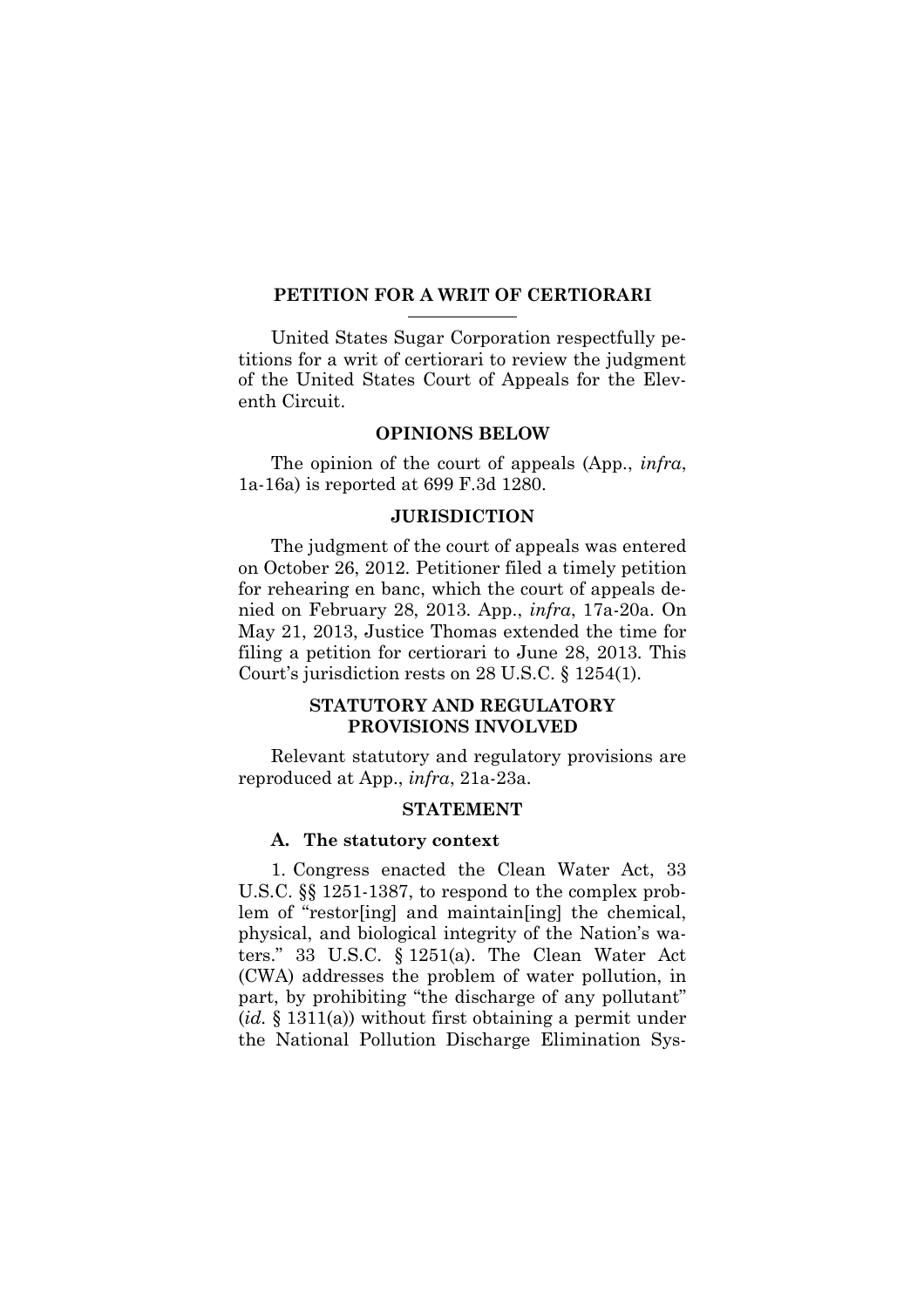tem (NPDES) permit program. *Id.* § 1342(a). The Act defines the term "discharge of a pollutant" as the "addition of any pollutant to navigable waters from any point source." *Id.* § 1362(12)(A). "Navigable waters," in turn, are defined to mean "the waters of the United States." *Id.* § 1362(7).

Under the NPDES permit program, EPA "may, after opportunity for public hearing, issue a permit for the discharge of any pollutant, or combination of pollutants" so long as the discharge satisfies specified requirements. 33 U.S.C. § 1342(a)(1). NPDES permits typically impose "effluent limitations" on point source discharges by establishing permissible rates, concentrations, or quantities of specified constituents at the points where the discharge streams enter the waters of the United States. See *id.* § 1342(a); 40 C.F.R. §§ 122, 125; see also, *e.g.*, *Friends of the Earth, Inc.* v. *Laidlaw Envt'l Servs. (TOC), Inc.*, 528 U.S. 167, 174, 176 (2000).

The CWA does not impose permit requirements on all discharges of water pollution. For example, permits are not required for discharges from nonpoint sources such as diffuse rainwater runoff. See generally *Decker* v. *Nw. Envt'l Defense Ctr*., 133 S. Ct. 1326, 1336-1337 (2013). Congress left the States responsible for establishing water quality standards and developing programs and best management practices to control sources of water pollution that are not subject to NPDES permits. 33 U.S.C. §§ 1288, 1313(a), (d), 1329.

2. Congress created a two-pronged jurisdictional scheme for challenging and enforcing EPA actions under the Clean Water Act. In the first category of cases, Congress conferred original jurisdiction on the *federal courts of appeals* to review challenges to EPA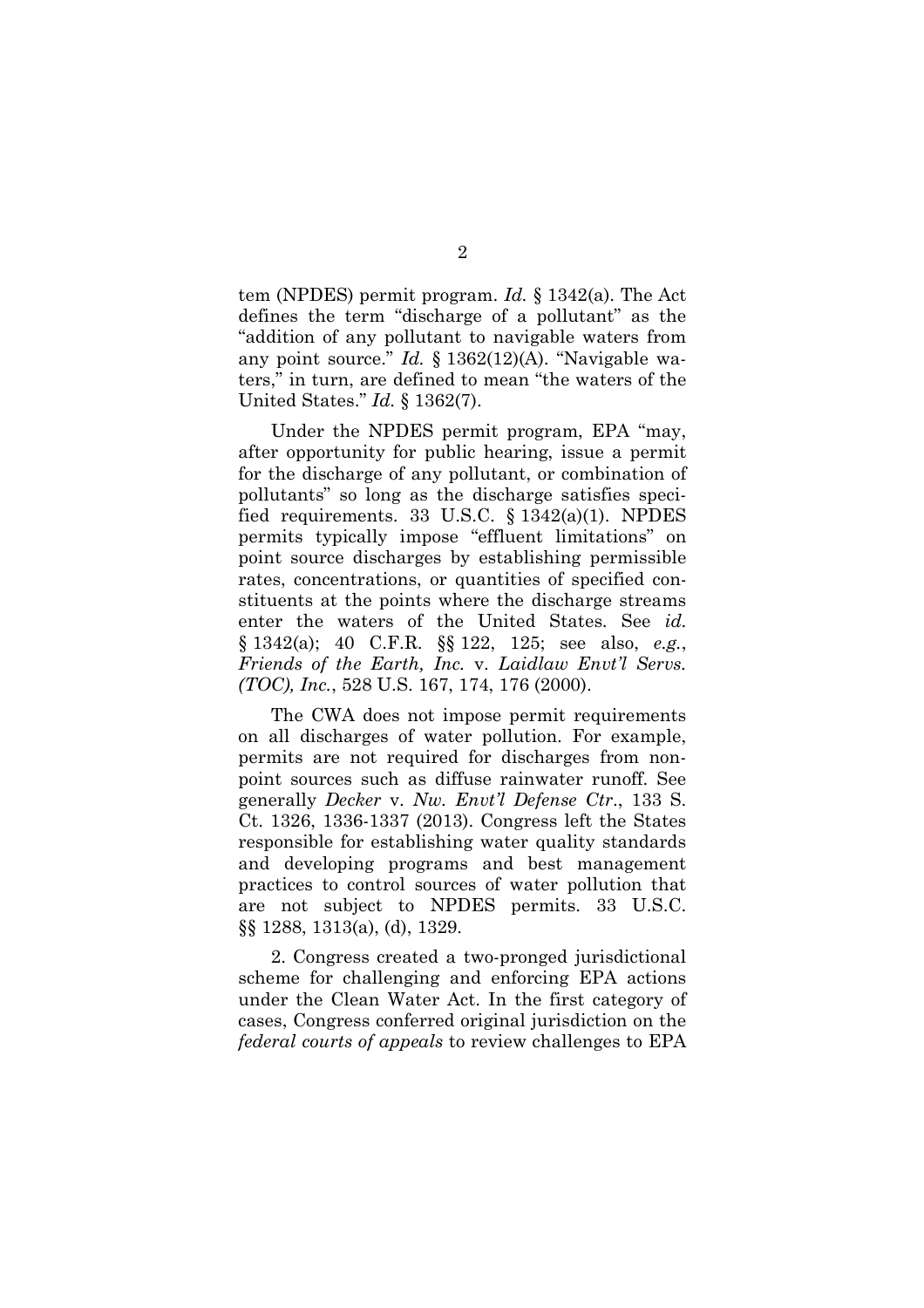actions, including actions "in approving or promulgating any effluent limitation or other limitation under section 1311" and actions "in issuing or denying any permit under section 1342." 33 U.S.C. § 1369(b)-  $(1)(E)$ ,  $(F)$ .

Congress designed Section 1369(b) to "establish a clear and orderly process for judicial review" of EPA's decisions implementing the Clean Water Act. H.R. Rep. No. 92-911, at 136 (1972). Except in circumstances not relevant here, petitions for review in the courts of appeals must be filed against EPA within 120 days. 33 U.S.C. § 1369(b)(1). Congress also provided a mechanism to consolidate all petitions for review challenging the same EPA action in a single circuit (28 U.S.C.  $\S 2112(a)$ ), ensuring that regulators and the regulated alike have the benefit of a single and authoritative determination of the validity of EPA's action. These procedures thus serve "the twin congressional purposes of insuring that the substantive provisions" of EPA's regulations and orders are "uniformly applied and interpreted" and "that the circumstances of [their] adoption [are] quickly reviewed by a single court." *Adamo Wrecking Co.* v. *United States*, 434 U.S. 275, 284 (1978).

In the second category of cases, Congress conferred on the *district courts* jurisdiction over citizen suits seeking "to enforce an obligation imposed by the Act or [EPA's implementing] regulations" upon either EPA or a regulated entity. *Decker*, 133 S. Ct. at 1334. See 33 U.S.C. § 1365(a)(1) (district courts have jurisdiction to hear complaints alleging a "violation of an effluent standard or limitation"). Citizen suits are subject to generous six-year time limitations  $(28 \text{ U.S.C. } § 2401(a))$ , may be prosecuted against EPA *or* any private party alleged to violate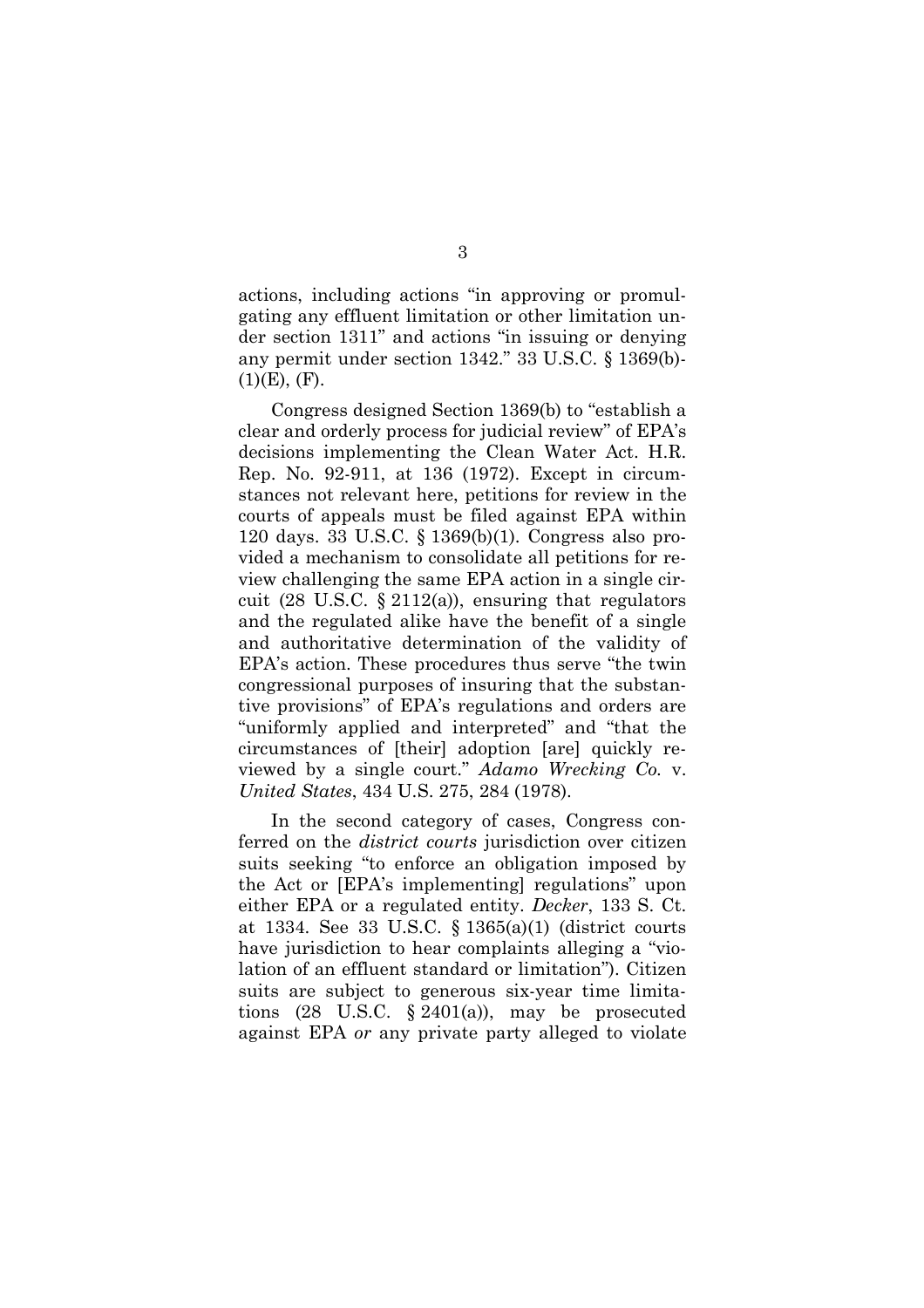the Act or its regulations (33 U.S.C. § 1365(a)), and are not subject to mandatory consolidation when multiple suits challenge the same conduct.

Not all challenges may be brought as citizen enforcement actions. Any EPA rule or regulation "with respect to which review could have been obtained" in a court of appeals under Section 1369(b)(1) "shall not be subject to judicial review in any civil or criminal proceeding for enforcement." 33 U.S.C. § 1369(b)(2). Thus when "review is available" in a court of appeals under Section 1369(b)(1), citizen enforcement actions are foreclosed, and "an application for review \* \* \* lodged in the court of appeals within 120 days of the Administrator's action" is "the exclusive means of challenging [EPA] actions covered by the statute." *Decker*, 133 S. Ct. at 1334.

#### **B. The Water Transfers Rule and** *Friends I*

1. In June 2008, EPA finalized and promulgated the Water Transfers Rule (App., *infra*, 23a), the subject of the underlying litigation in this case. The Water Transfers Rule provides that "an activity that conveys or connects waters of the United States without subjecting the transferred water to intervening industrial, municipal, or commercial use," does not require a permit. 40 C.F.R. § 122.3(i); 73 Fed. Reg. 33,697 (2008). The Rule reflects EPA's expert judgment that "transferring pollutants *between* navigable waters is not an '*addition* \* \* \* *to* navigable waters'" within the meaning of 33 U.S.C. § 1362(12)(A). 73 Fed. Reg. 33,699 (emphasis added). Consistent with that rationale, EPA has said that the Rule that no permit is required does not apply to discharges containing "pollutants introduced by the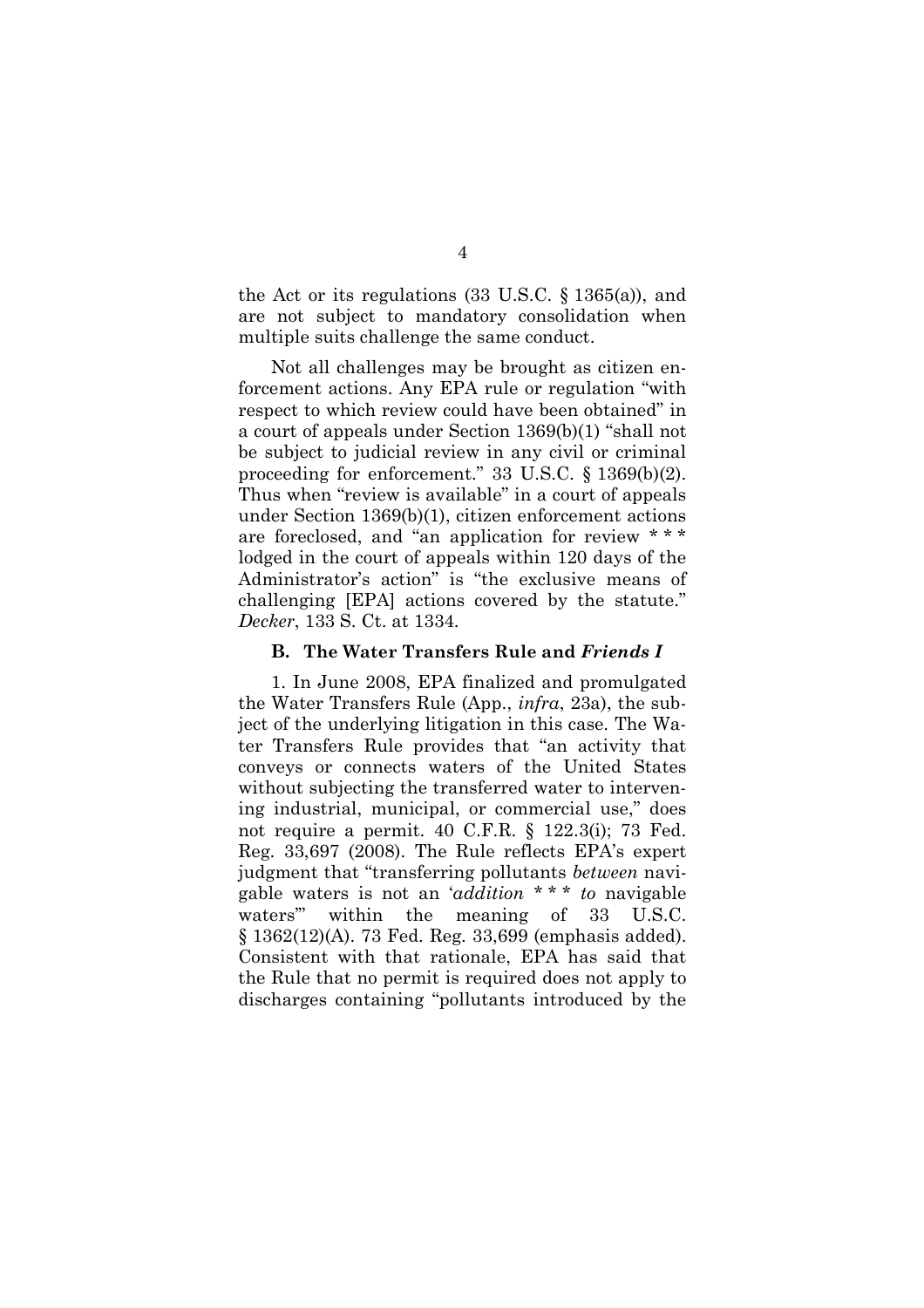water transfer activity itself to the water being transferred." 40 C.F.R. § 122.3(i).<sup>1</sup>

In the preamble to the final Water Transfers Rule, EPA expressed its view that "[u]nder section [1369(b)(1)], judicial review of the Administrator's action" in promulgating the rule "can only be had by filing a petition for review in the United States Court of Appeals within 120 days after the decision is \* \* \* issued." 73 Fed. Reg. at 33,697. Shortly thereafter, ten petitions for review were filed in various courts of appeals throughout the country. Pursuant to 28 U.S.C. § 2112(a)(3), the petitions were transferred to a single, randomly selected court of appeals—here, the Eleventh Circuit. See EPA C.A. Br., Addendum tab C. The Eleventh Circuit consolidated the petitions and stayed further proceedings in this case pending its decision in *Friends of the Everglades* v. *S.*

<sup>1</sup> EPA has never required NPDES permits for water transfers. In an earlier suit challenging water transfers carried out by the South Florida Water Management District without an NPDES permit, the Eleventh Circuit held—before EPA adopted any rule on the subject—that the CWA requires a permit. *Miccosukee Tribe* v. *S. Fla. Water Mgmt. Dist.*, 280 F.3d 1364 (11th Cir. 2002). This Court, in vacating and remanding the Eleventh Circuit's decision, declined to address the government's contention that "permits are *not* required when water from one navigable water body is discharged, unaltered, into another navigable water body" because all the navigable waters of the United States "should be viewed unitarily for purposes of NPDES permitting requirements." *S. Fla. Water Mgmt. Dist.* v. *Miccosukee Tribe*, 541 U.S. 95, 106 (2004). In sidestepping the United States' "unitary waters" interpretation, the Court noted the lack of "any administrative documents in which EPA has espoused that position," and left that argument "open to the parties on remand." *Id.* at 107, 109. EPA subsequently issued the Water Transfers Rule, confirming its long held position.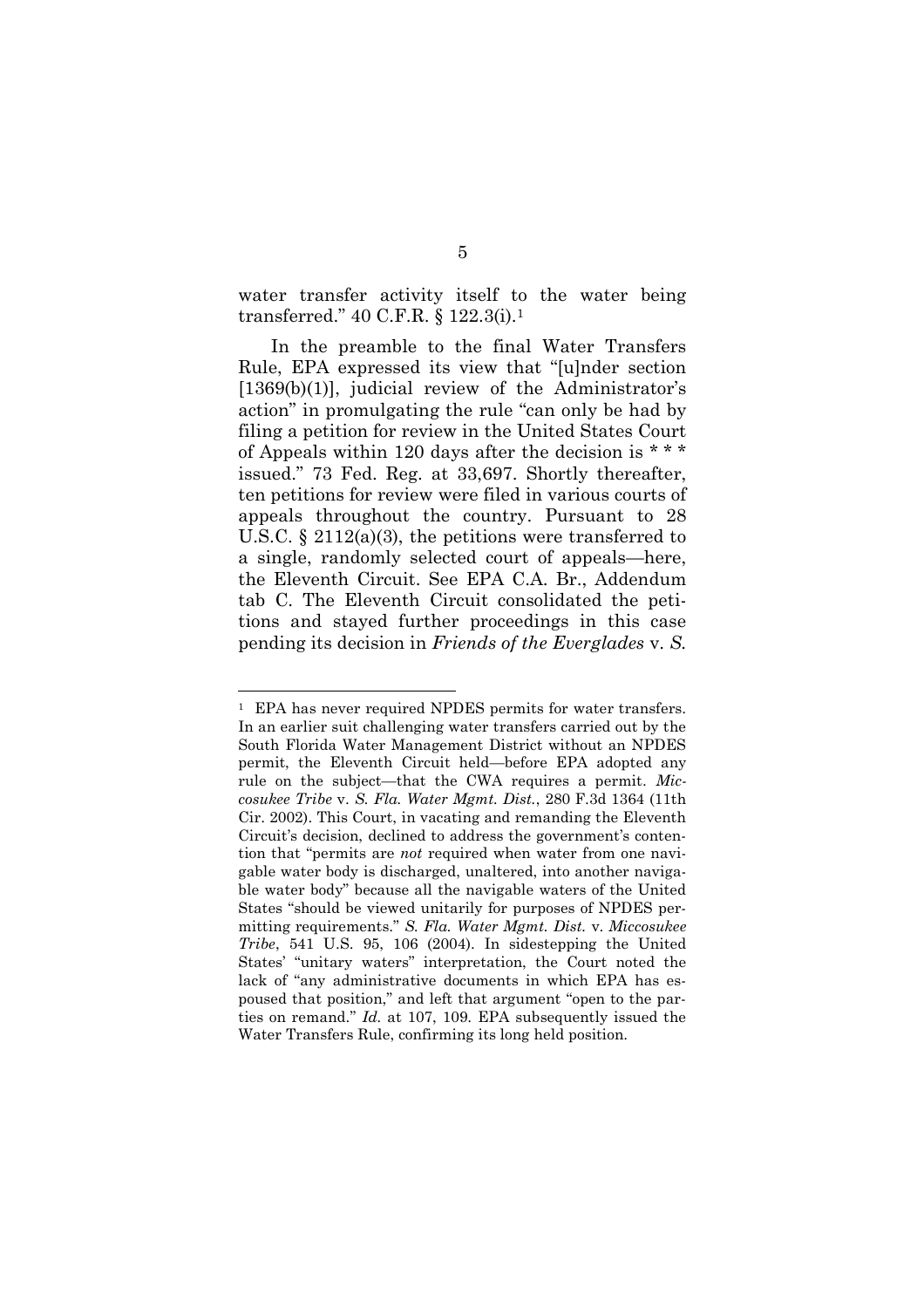### *Fla. Water Mgmt. Dist.*, 570 F.3d 1210 (11th Cir. 2009) (*Friends I*).<sup>2</sup>

2. *Friends I* was a Section 1365(a) citizen enforcement action—filed in and decided by the district court before EPA's promulgation of the Water Transfers Rule—in which plaintiffs sought to enforce an interpretation of the CWA as requiring permits for water transfers. See *Friends of the Everglades* v. *S. Fla. Water Mgmt. Dist.*, 2006 WL 3635465 (S.D. Fla. 2006). The district court in *Friends I* agreed with the plaintiffs, ruling that the CWA requires NPDES permits for transfers of water from one body of navigable waters to another. *Id*. at \*48.

Petitioner here, together with EPA (which intervened in the litigation), appealed to the Eleventh Circuit, which reversed in June 2009. In light of EPA's intervening promulgation of the Water Transfers Rule in June 2008, the Court applied *Chevron* deference, holding that EPA's interpretation of the CWA as *not* requiring permits for most water transfers was rational. *Friends I*, 570 F.3d at 1218-20. The Eleventh Circuit denied rehearing en banc (605 F.3d 962 (2010)), and this Court denied petitions for certiorari. 131 S. Ct. 643, 645 (2010).

<sup>2</sup> Many of the petitioners also sought judicial review of the Water Transfers Rule in citizen enforcement actions filed in district courts in Florida and New York. Those cases were stayed pending resolution of these petitions for review in the court of appeals. See *Catskill Mountains Ch. of Trout Unlimited, Inc.* v. *EPA*, 630 F. Supp. 2d 295, 304 n.6, 307 n.8, 308 (S.D.N.Y. 2009). That stay has now been lifted, the Florida action has been voluntarily dismissed, and the challenge to the rule is proceeding in the Southern District of New York.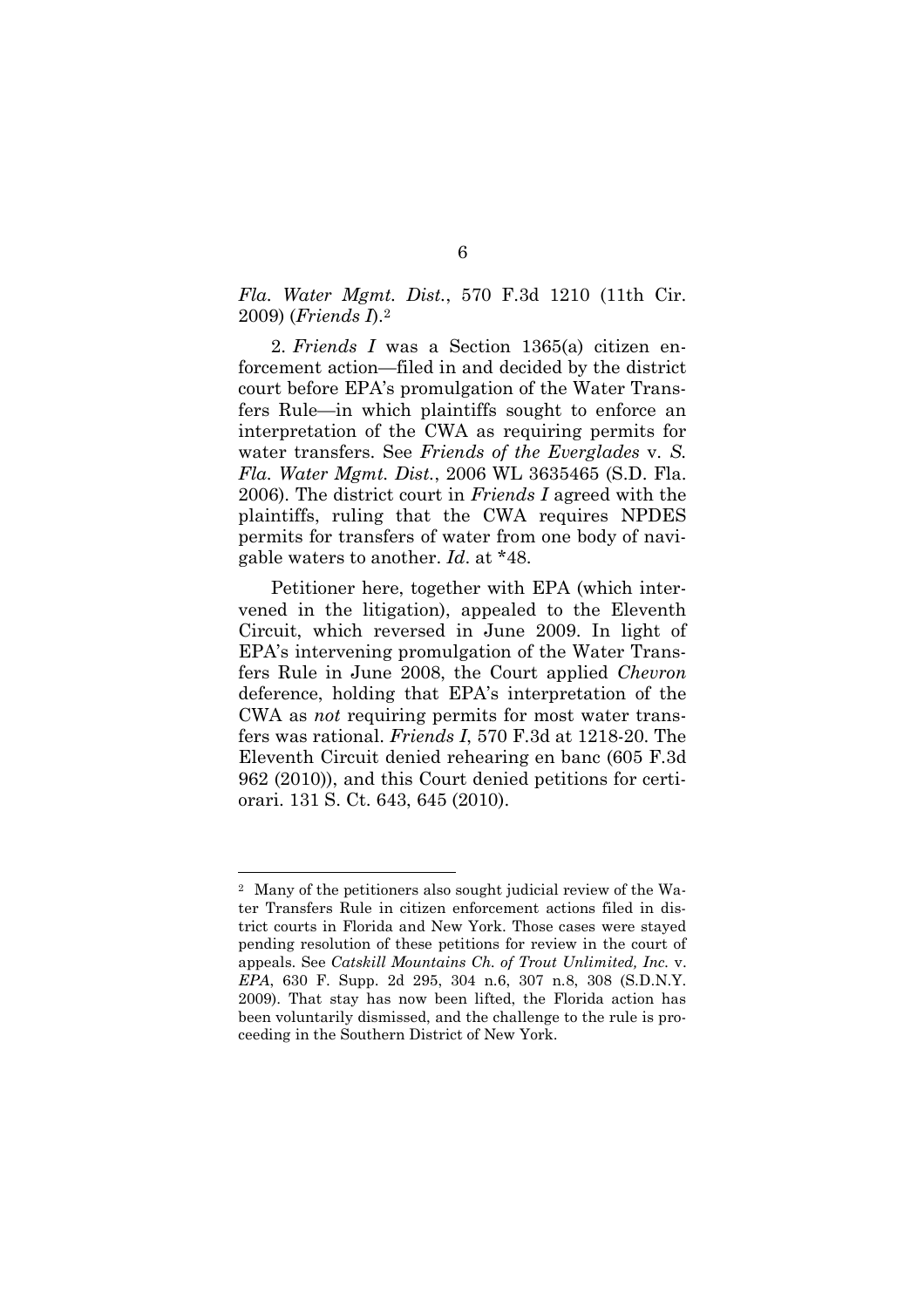## **C. The lower court's decision dismissing the petitions for review for lack of jurisdiction**

1. After *Friends I* was finally resolved, the stay of proceedings in the present litigation was lifted. Rather than proceeding with their petitions for review (the outcomes of which were now preordained by *Friends I*), respondents here argued that the Eleventh Circuit lacked original jurisdiction under Section 1369(b)(1) to hear their challenge to the Water Transfers Rule—an argument that, if accepted, would permit them to pursue citizen enforcement actions in other jurisdictions not governed by *Friends I.* EPA and petitioner here argued that the Eleventh Circuit had jurisdiction under 33 U.S.C. § 1369(b)(1)- (E) and (F) and that the petitions for review should be denied on the merits.

2. The Eleventh Circuit dismissed the petitions for want of jurisdiction. App., *infra*, 1a-16a. Turning first to Section 1369(b)(1)(E), the court reasoned (*id*. at 10a) that "[b]ecause the water-transfer rule is neither an effluent limitation nor a limitation promulgated under section 1311, 1312, 1316, or 1345, section  $1369(b)(1)(E)$  cannot be the basis for" jurisdiction in the court of appeals. In the Eleventh Circuit's view (*ibid*.), a "limitation" is a "restriction," and the Water Transfers Rule does not impose any restrictions. The court acknowledged that the Fourth and District of Columbia Circuits have held that the courts of appeals have original jurisdiction under Section  $1369(b)(1)(E)$  "to review [certain] consolidated permit regulations" when those regulations function as "a limitation on \* \* \* permit issuers." *Id*. at 11a-12a (quoting *Nat. Res. Defense Council, Inc.* v. *EPA*, 673 F.2d 400, 405 (D.C. Cir. 1982), and citing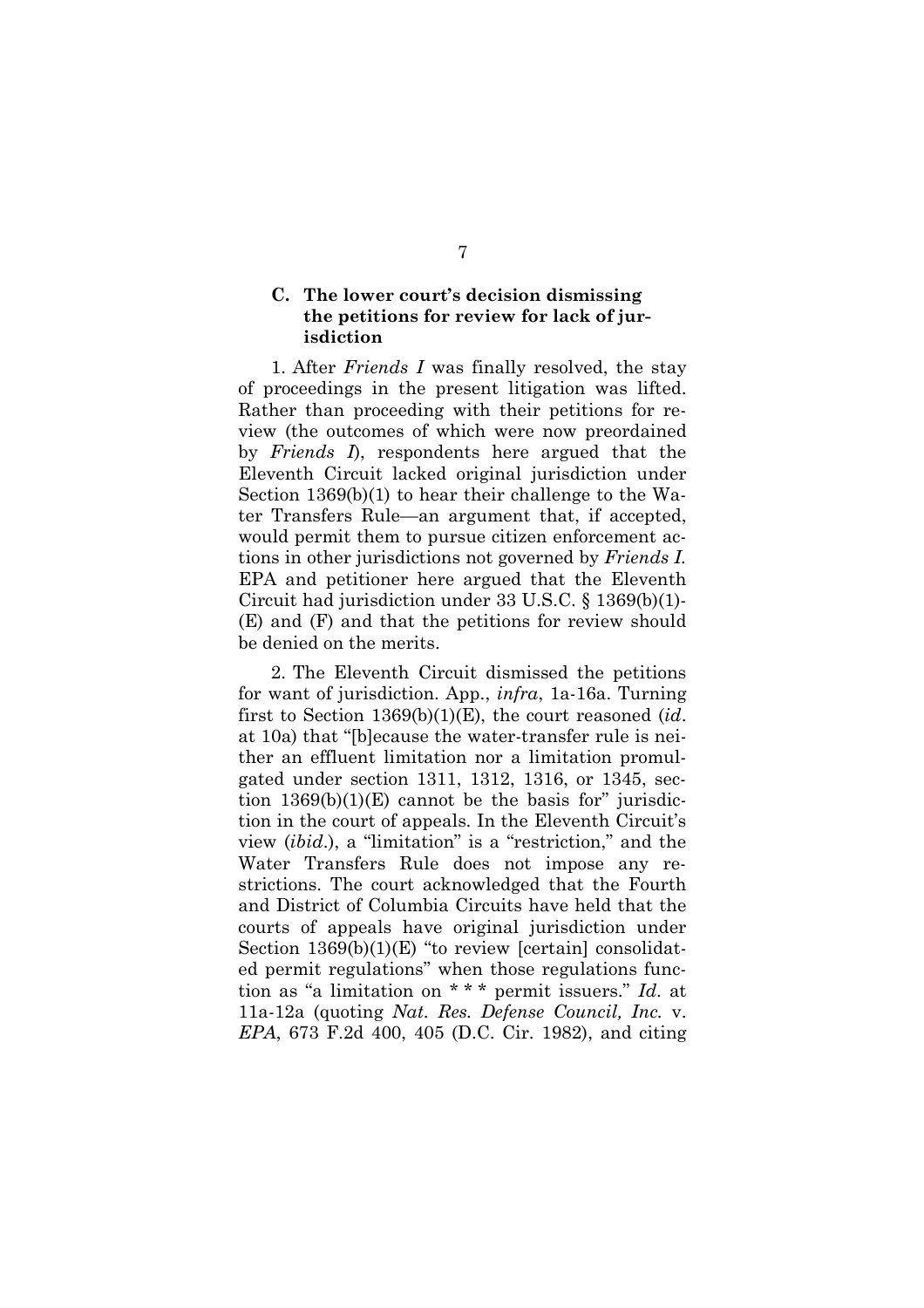*Va. Elec. & Power Co.* v. *Costle*, 566 F.2d 446, 450 (4th Cir. 1977)). But the court nevertheless found those cases distinguishable. *Id*. at 12a.

Turning next to Section 1369(b)(1)(F), the Eleventh Circuit concluded (App., *infra*, 12a) that the Water Transfers Rule "neither issues nor denies a permit." Although recognizing that this Court has held that clause (F) covers regulations that are "functionally similar to the denial or issuance of a permit" (*id*. at 13a (citing *Crown Simpson Pulp Co.* v. *Costle*, 445 U.S. 193, 196 (1980) (per curiam)), the court of appeals concluded that "a permanent exemption" from the NPDES permit requirement is "meaningfully different" from the grant of a blanket permit. App., *infra*, 13a. The court accordingly dismissed the petitions for review for lack of jurisdiction. *Id*. at 16a.

#### **REASONS FOR GRANTING THE PETITION**

This case presents a question of exceptional importance to the orderly and efficient administration of the Clean Water Act and its implementing regulations. Instead of requiring all challenges to EPA regulations concerning the NPDES permit program to be filed in circuit courts within 120 days of the regulations' issuance, as Congress intended, the Eleventh Circuit's decision allows rule challenges to be litigated in any district court at any time over a six year period under the citizen-suit provision. The very troubling consequences of that holding will be farreaching. If allowed to stand, it would impose enormous new burdens on the courts, foment uncertainty among regulators and the regulated alike, make compliance with EPA's rules more costly and unpredictable, invite forum shopping by plaintiffs, and turn a common-sense judicial review scheme upside down. Further review by this Court is imperative.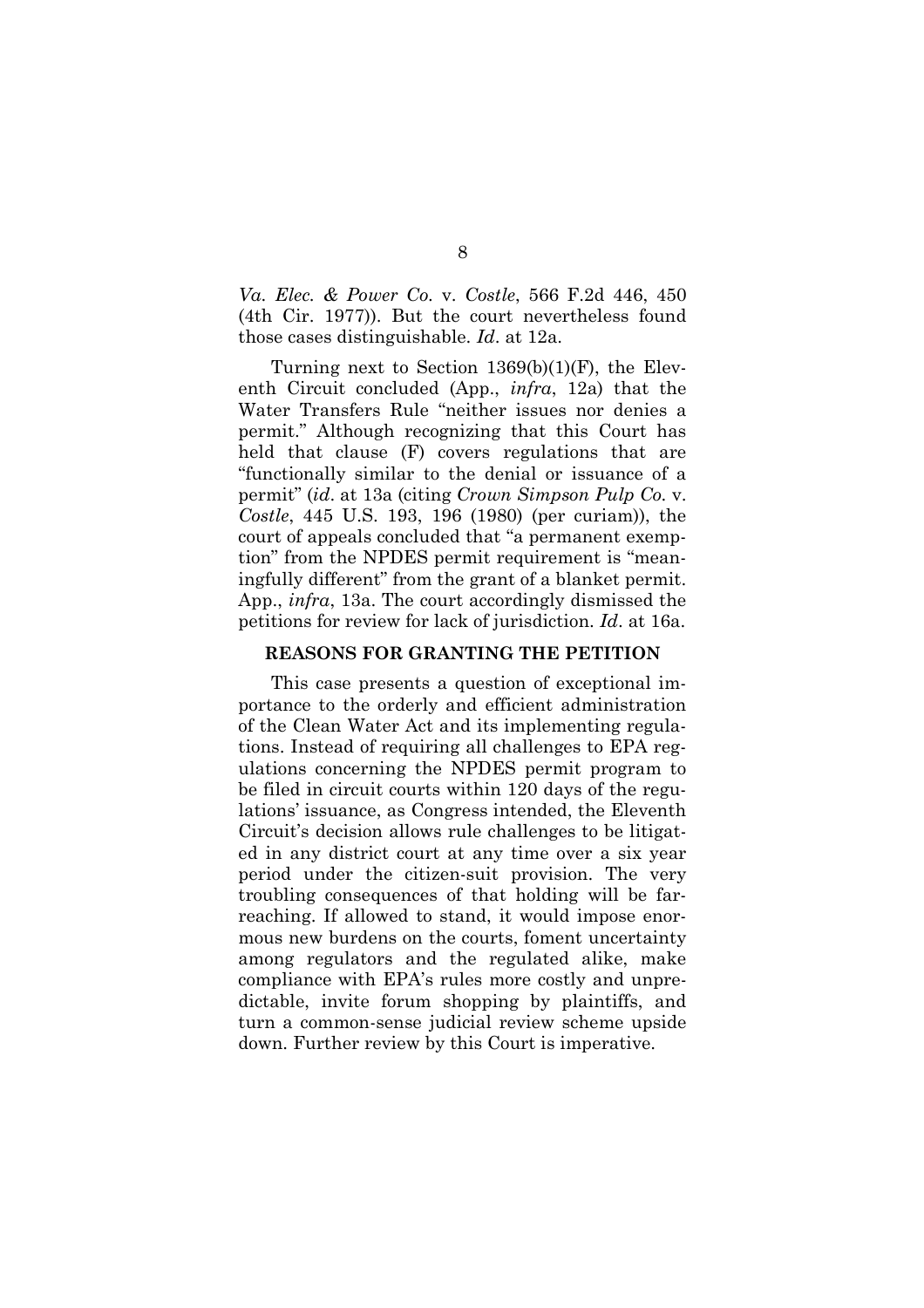### **A. The decision below creates a conflict of authority over the question presented.**

The Eleventh Circuit acknowledged that its holding directly conflicts with a decision of the Sixth Circuit. App., *infra*, 14a. In fact, the division of authority is deeper, because the holding below also conflicts with decisions of the Fourth, D.C., and Ninth Circuits.

1. The Eleventh Circuit's ruling creates a recognized conflict (App., *infra*, 14a) with the Sixth Circuit's holding in *National Cotton Council* v. *EPA*, 553 F.3d 927 (6th Cir. 2009). There, nine parties filed petitions for review in courts of appeals throughout the Nation, all challenging an NPDES permitting regulation providing "that pesticides applied in accordance with the Federal Insecticide, Fungicide, and Rodenticide Act are exempt from the Clean Water Act's permitting requirements." *Id*. at 929 (parenthetical omitted). The petitions were transferred to and consolidated by the Sixth Circuit.

Preferring to challenge EPA's pesticide rule in district court, several of the petitioners "contend[ed] that th[e] dispute should be dismissed for lack of subject matter jurisdiction, arguing that original review of the [pesticide rule] by the courts of appeals is not covered by the grant of original jurisdiction set forth in the Clean Water Act, 33 U.S.C. § 1369(b)(1)." *Nat'l Cotton Council*, 553 F.3d at 932-933. The Sixth Circuit rejected that argument. It concluded that Section 1369(b)(1)(F) confers original jurisdiction on the courts of appeals to review not just "the issuance or denial of a particular permit," but also "regulations governing the issuance of permits'" and "'rules that regulate the underlying permit procedures.'" *Id.* at 933 (quoting *Am. Mining Cong.* v. *EPA*, 965 F.2d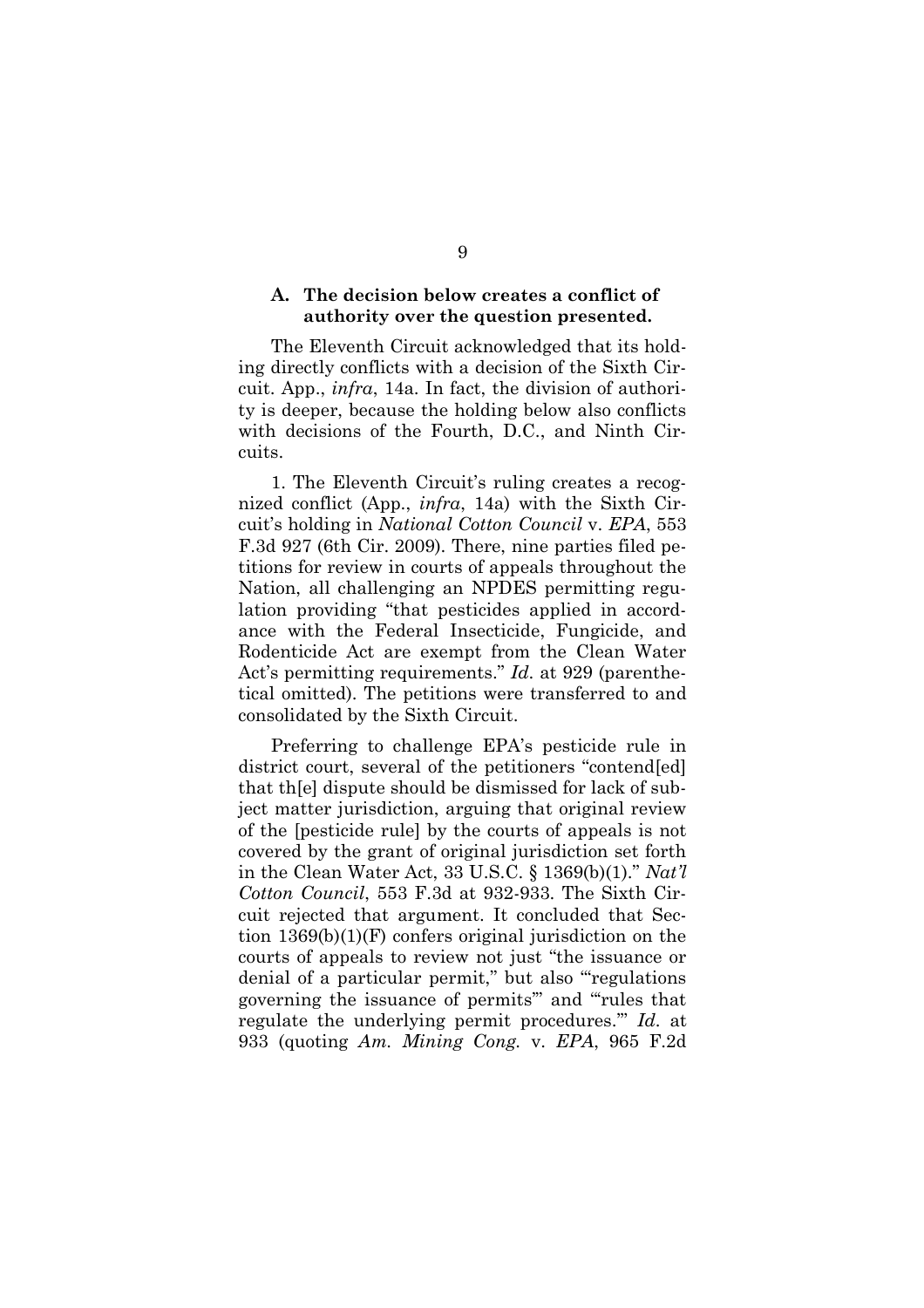759, 763 (9th Cir. 1992), and *NRDC* v. *EPA*, 966 F.2d 1292, 1296-1297 (9th Cir. 1992) (hereinafter "*NRDC CA9 1992*")). Because the regulation at issue "regulate[d] [NPDES] permitting procedures," the court "conclude[d] that jurisdiction [was] proper under § 1369(b)(1)(F)." *Ibid*.

The Eleventh Circuit acknowledged the Sixth Circuit's contrary opinion in *National Cotton Council* but dismissed it as "provid[ing] no analysis of the provision" and "cit[ing] two decisions of the Ninth Circuit that the Ninth Circuit ha[s] distinguished" in a more recent case. App., *infra*, 14a. The Eleventh Circuit thus came to the opposite conclusion from the Sixth Circuit: the courts of appeals "lack original jurisdiction to review a permanent exemption from the permit program." *Ibid*.

2. The holding of the court below is also incompatible with holdings of the Fourth, D.C., and Ninth Circuits. In *Virginia Electric & Power* v. *Costle*, 566 F.2d 446 (4th Cir. 1977), the Fourth Circuit held that it had original jurisdiction over a challenge to a general permit regulation requiring permit issuers to consider certain evidence before rendering a decision. *Id*. at 448. In affirming its jurisdiction, the Fourth Circuit explained that an NPDES regulation need not set "specific numerical limitations or standards" in order to qualify as an "other limitation" within the meaning of Section 1369(b)(1)(E). *Id.* at 450. For example, a regulation that "is mandatory in terms that it requires certain information to be considered" by permit issuers is functionally "a limitation on \* \* \* permit issuers." *Ibid*. Indeed, in the Fourth Circuit's view, *any* regulation that is "closely related to" the setting of "effluent limitations" ordinarily will qualify as an "other limitation." *Ibid*. A contrary holding,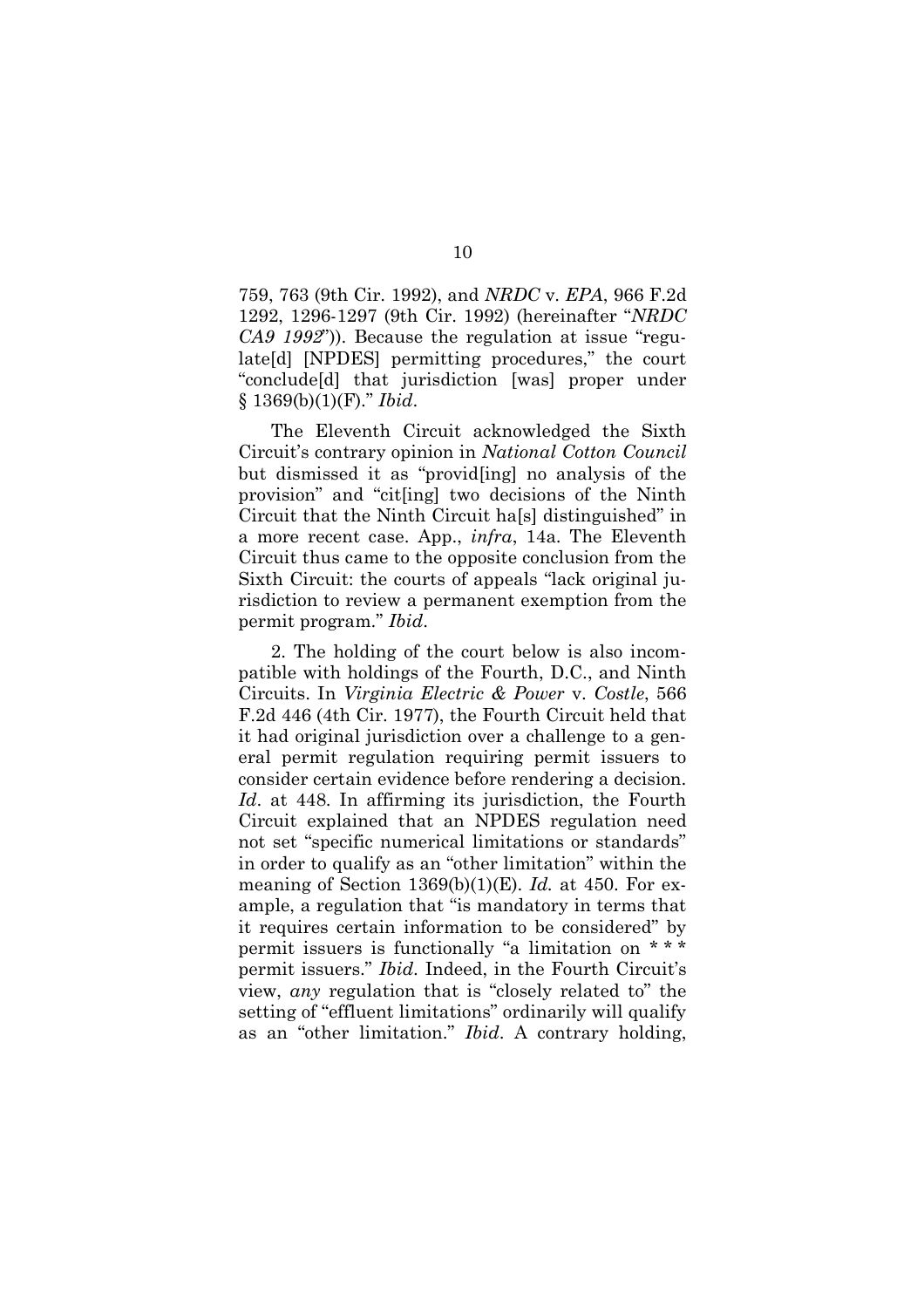that court explained, would be inconsistent with the CWA's general "jurisdictional scheme," which "leaves review of standards of nationwide applicability to the courts of appeals" to ensure "nationally uniform standards." *Id*. at 451.

The D.C. Circuit reached a similar conclusion in *NRDC* v. *EPA*, 656 F.2d 768 (D.C. Cir. 1981) (hereinafter "*NRDC CADC 1981*"). That case involved several petitions for review challenging EPA regulations that set "criteria and standards to be applied" to "requests" for variances from certain sewage treatment requirements. *Id*. at 774. There, as here, petitioners argued that the courts of appeals lacked "jurisdiction to review the challenged regulations because the regulations are not 'effluent limitations or other limitations''' within the meaning of Section 1369(b)(1)(E). *Id*. at 775.

Like the Fourth Circuit, the D.C. Circuit rejected that argument. In the D.C. Circuit's view, the permit standards set by regulation in that case "restrict the discharge of sewage by limiting the availability of a variance to a class of applicants which does not include all coastal municipalities." *NRDC CADC 1981*, 656 F.2d at 775. The court thus concluded that it had exclusive original jurisdiction under Section 1369- (b)(1) because "the regulations are 'effluent limitations'" subject to review under clause (E). *Ibid*.

Expounding that holding in a subsequent case, then-Judge Ginsburg explained for the D.C. Circuit that Section  $1369(b)(1)(E)$  confers jurisdiction on the courts of appeals to hear challenges to regulations that "do not set any numerical limitations on pollutant discharge" but merely establish "procedures for issuing or denying NPDES permits." *NRDC* v. *EPA*, 673 F.2d 400, 402 (D.C. Cir. 1982) (hereinafter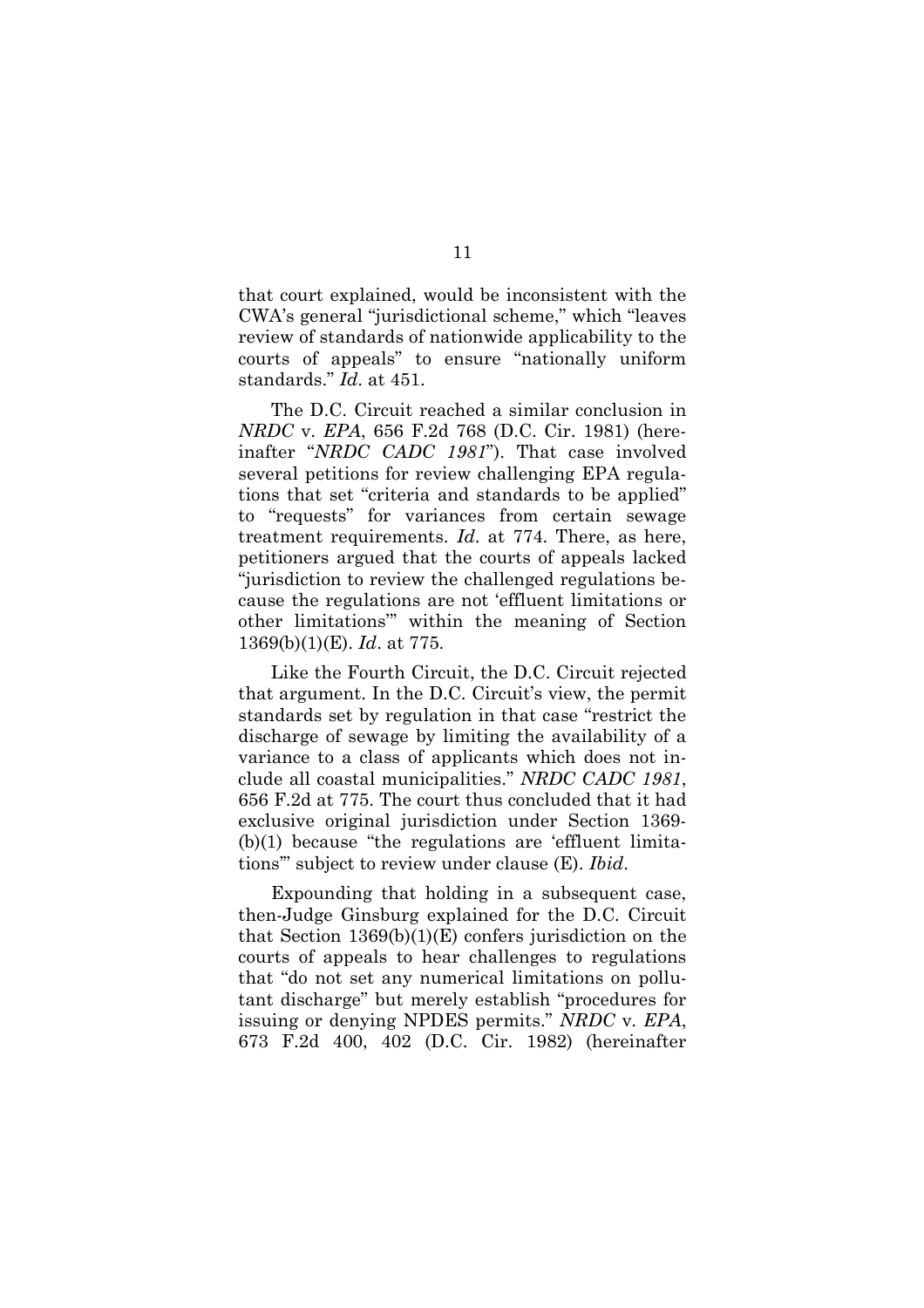"*NRDC CADC 1982*"). Adopting a practical interpretation of Section 1369(b)(1) to cover "broad, policyoriented rules" that "guide" the permit process, Judge Ginsburg reasoned, "best serve[s]" the "important goal" of ensuring "[n]ational uniformity" with respect to "broad regulations." *Id*. at 405 & n.15 (citing *Costle*, 566 F.2d at 450-451).

The Ninth Circuit reached the same result in *NRDC* v. *EPA*, 526 F.3d 591 (9th Cir. 2008) (hereinafter "*NRDC CA9 2008*"). In that case, environmental advocacy groups petitioned the Ninth Circuit for review of an EPA regulation that "exempt[ed] from the permitting requirements of the CWA" certain gas- and oil-related discharges of sediment. *Id*. at 593-594. Consistent with the holdings of the Fourth and D.C. Circuits, the Ninth Circuit concluded succinctly that it "ha[d] jurisdiction to review th[e] petition pursuant to the CWA,  $33 \text{ U.S.C.}$  §  $1369(b)(1)(F)$ ." *Id*. at 601. In support of that conclusion, the court cited *NRDC CA9 1992*, where it previously had held that "33 U.S.C.  $\S$  1369(b)(1)(F) allows the court to review the issuance or denial of a permit" as well as any "rules that regulate the underlying permit procedures." 966 F.2d at 1296-1297.<sup>3</sup>

3. The Eleventh Circuit's decision below cannot be squared with the holdings of the Fourth, Sixth, Ninth, or D.C. Circuits. If the petitions for review underlying this litigation had been consolidated in any one of those circuits, they would have been re-

<sup>3</sup> The Ninth Circuit arguably reached a contrary conclusion in *Northwest Environmental Advocates* v. *EPA*, 537 F.3d 1006 (9th Cir. 2008), which the Eleventh Circuit found "instructive." App., *infra*, 11a. Evidence of confusion not only among, but within, the courts of appeals demonstrates even more clearly the need for this Court's intervention.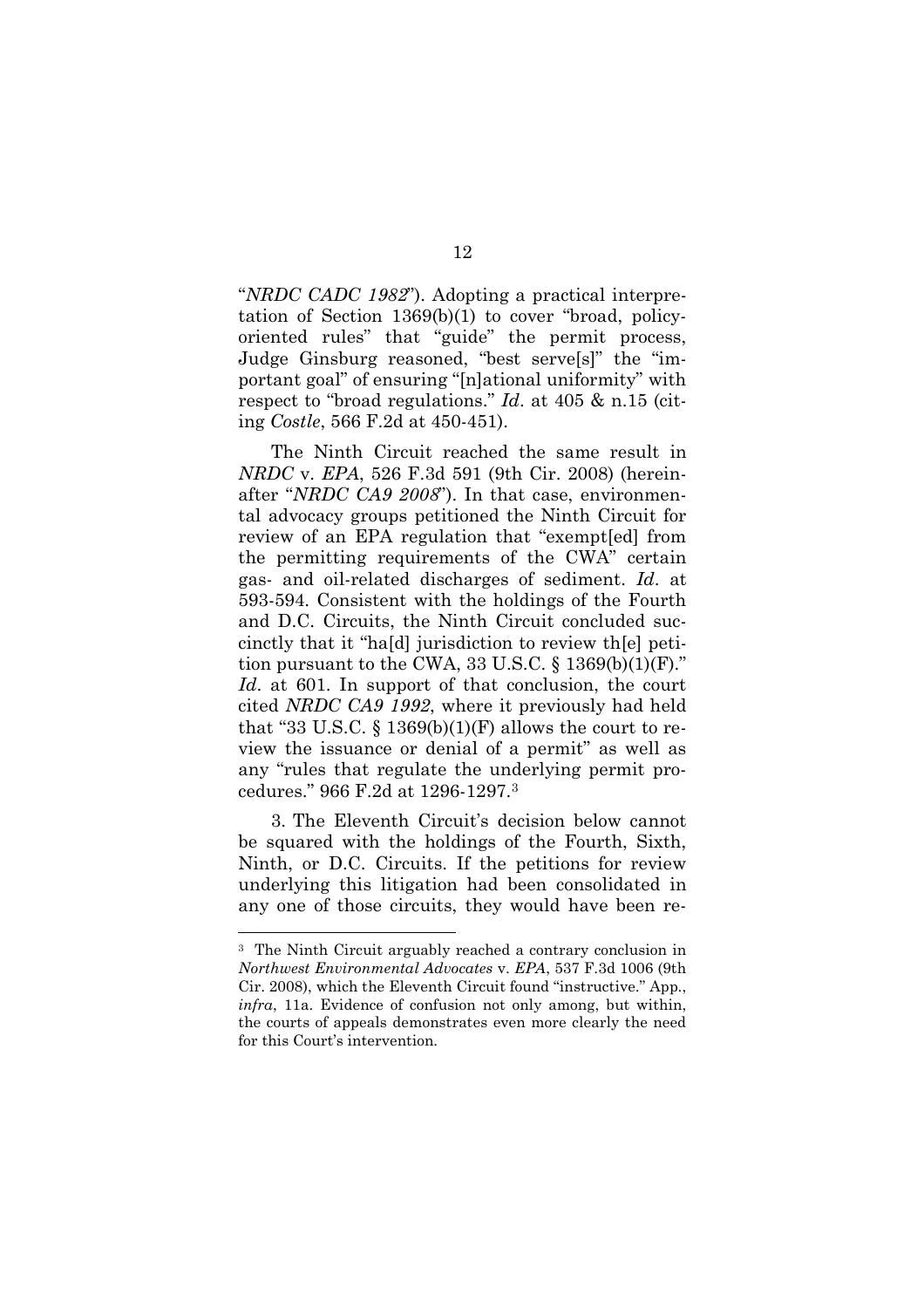solved on the merits, because the Water Transfers Rule is a "regulatio[n] governing the issuance of permits" (*Nat'l Cotton Council*, 553 F.3d at 933); "requires certain information to be considered" by, and therefore is a "limitation" on, "permit issuers" (*Costle*, 566 F.2d at 450); "establish[es] criteria and standards to be applied by EPA" to permit applications (*NRDC CADC 1982*, 673 F.2d at 403); and is a "permitting requirement exemption for [certain] discharges." *NRDC CA9 2008*, 526 F.3d at 594.<sup>4</sup>

#### **B. The question presented is of great importance.**

Although any division of authority among the courts of appeals on a question of federal law is cause for concern, the division here is especially problematic. Congress's express purpose in providing a special procedure for rule challenges in the courts of appeals was to ensure that regulated parties received a *quick* and *singularly authoritative* judicial ruling, rather than remaining subject to uncertainty as long limitations clocks and protracted litigation persist in courts throughout the country. As a result of the conflict in this case, however, there is a risk not only that courts in different circuits will subject the same challenges to the very different procedural standards applicable to Section 1365(a) and 1369(b)(1) suits, but that those courts will reach varying decisions on the merits of the underlying challenges, piling confusion

<sup>4</sup> The Second and Fifth Circuits also have exercised original jurisdiction over challenges to NPDES permitting regulations including those that specify which discharges are exempt from permitting—but without analysis of the jurisdiction question. See *Nat'l Pork Producers Council* v. *EPA*, 635 F.3d 738 (5th Cir. 2011); *Waterkeeper Alliance, Inc.* v. *EPA*, 399 F.3d 486, 495-498, 504-506 (2d Cir. 2005).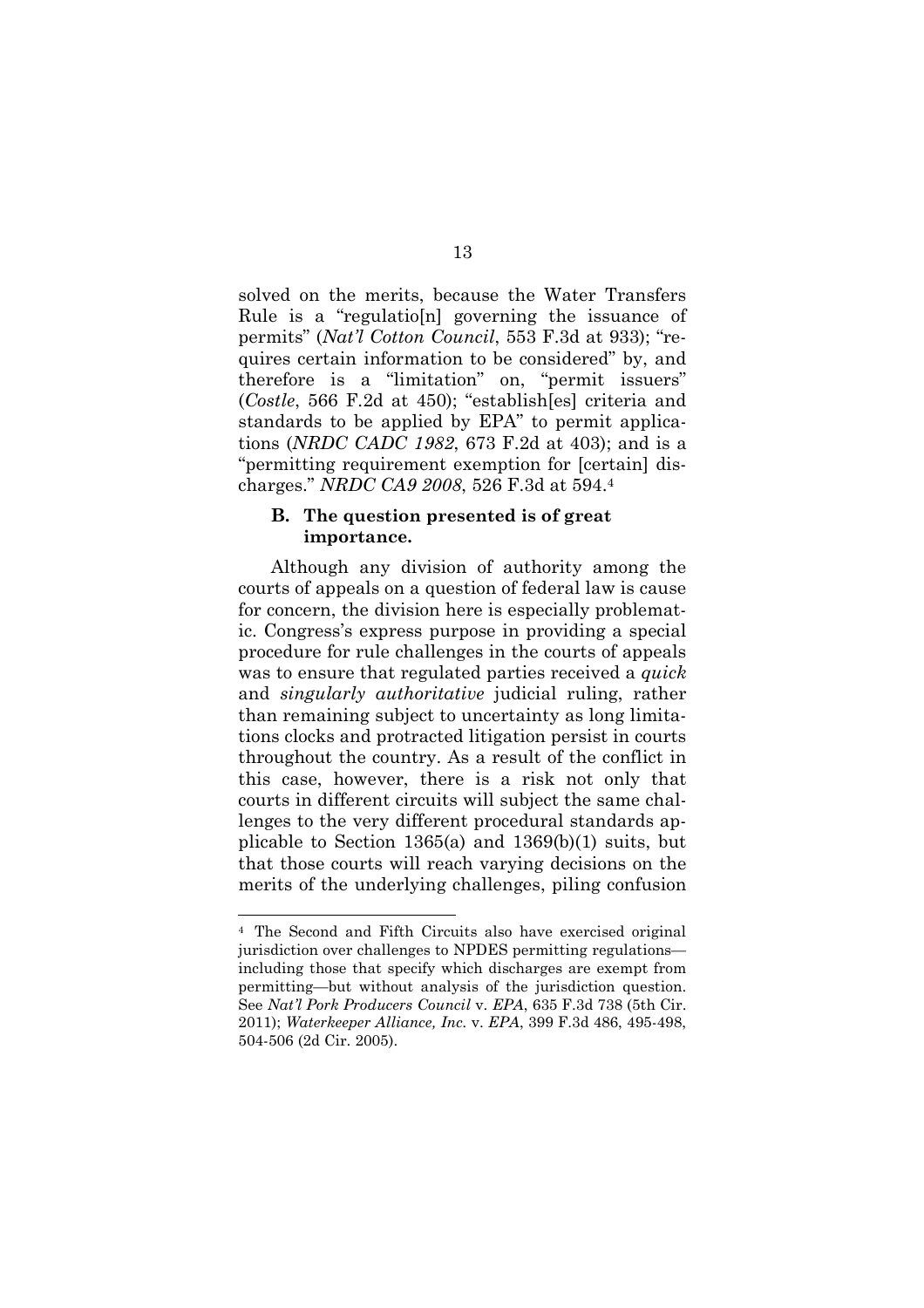on top of confusion. As then-Judge Ginsburg observed in *NRDC CADC 1982*, under the approach adopted by the Eleventh Circuit in this case, "there [is] a real possibility" that numerous suits will be filed, and "several different district courts [will] proceed to review the [same regulation], with the attendant risk of inconsistent decisions initially and on appeal." 673 F.2d at 405 n.15.

That possibility is no mere conjecture. The Second and Eleventh Circuits already have reached inconsistent decisions concerning the validity of the theory underlying the Water Transfers Rule. Compare, *e.g.*, *Friends I*, 570 F.3d at 1228 (upholding Water Transfers Rule), with *Catskill Mountains Chapter of Trout Unlimited, Inc*. v. *City of New York*, 273 F.3d 481, 491 (2d Cir. 2001) ("the transfer of water containing pollutants from one body of water to another, distinct body of water is plainly an addition and thus a 'discharge' that demands an NPDES permit"). And the prospect of conflict and uncertainty is all the more likely given that citizen suit plaintiffs often do not name EPA as a party. Thus EPA's ability to defend its rules could be compromised, and the impact of any decision on the agency would be uncertain. In *Friends I*, for example, EPA was not named as a defendant (though it later intervened).

The adverse consequences, if the decision below were allowed to stand, would be serious. Treating rule challenges as Section 1365(a) enforcement actions would impose massive new burdens on the courts, which—rather than being able to dispose of *all* challenges to an EPA regulation in a single proceeding before a single court of appeals—would instead face a multiplicity of suits throughout the Nation, all challenging the same regulation. That bur-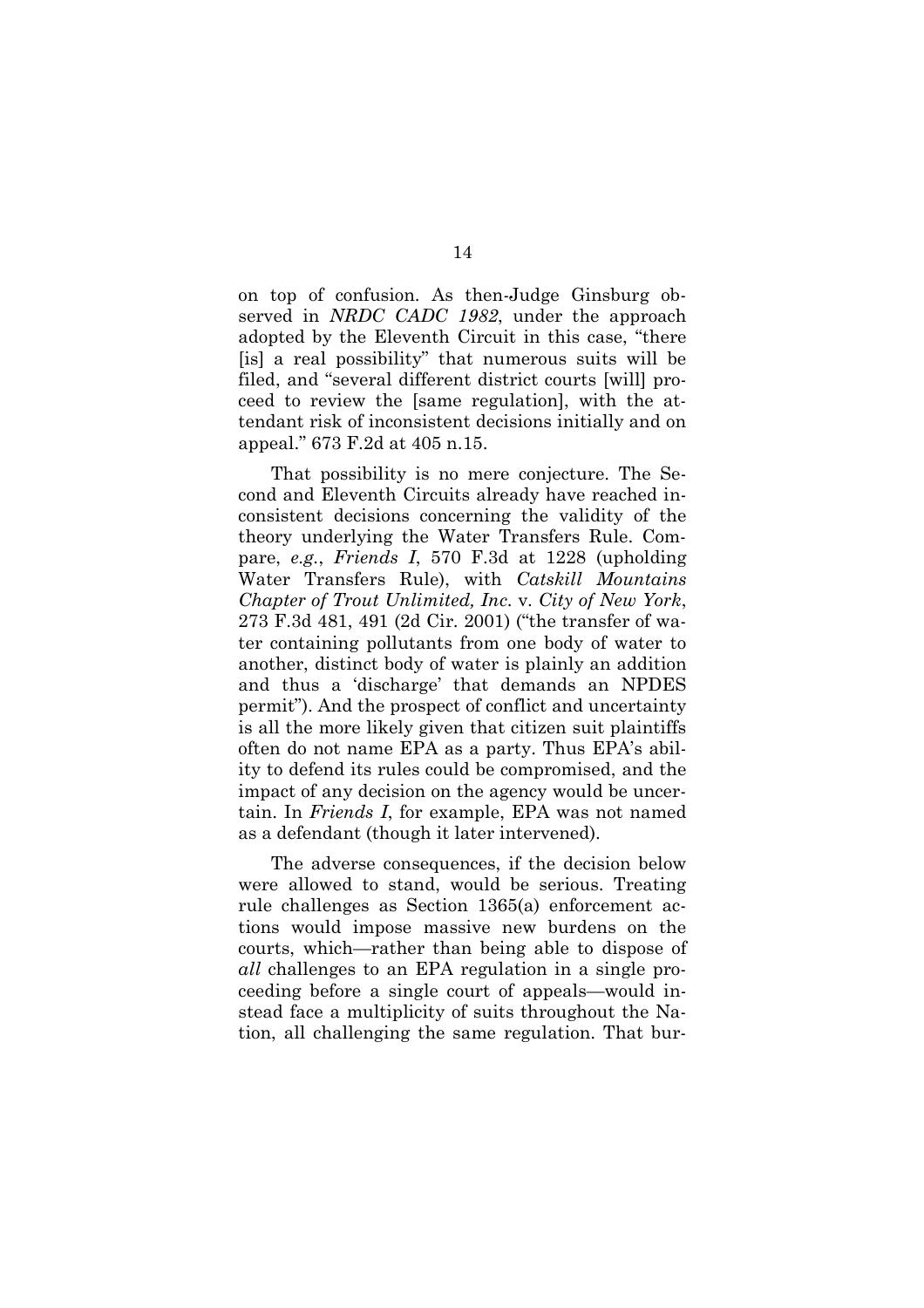den will be magnified, in turn, by the substantially longer statute of limitations that governs citizen suits, giving plaintiffs an enormously lengthy six year window to bring suit.

The Eleventh Circuit's approach also invites forum shopping. This case demonstrates the point. Petitioners below, dissatisfied with the Eleventh Circuit's decision on the merits in *Friends I*, undoubtedly would prefer to proceed with their enforcement action in the Southern District of New York (see *supra* at 5, n.1), given the Second Circuit's more plaintifffavorable ruling in *Catskill Mountains*. Yet in many other similar cases environmental groups have argued, successfully, that rule challenges are governed by Section 1369(b)(1). *E.g.*, *NRDC CADC 1982.* The result would be inequitable administration of the Clean Water Act and its implementing regulations.

The Eleventh Circuit's ruling also undercuts Congress's goal of promptly resolving Clean Water Act regulatory challenges. As we have said, under the lower court's holding, parties seeking to contest a general NPDES exemption regulation will have *six years* (28 U.S.C. § 2401(a)) to file citizen enforcement actions in the district court in which they reside (28 U.S.C. § 1391(e)), rather than 120 days. Thus, for every EPA regulation clarifying an exception to the NPDES permit requirement, there will be a *minimum* of six years of uncertainty concerning the regulation's validity. And that is only if no challenge is filed; in those cases where citizen suits are commenced, litigation may drag on for years or decades longer. See *Crown Simpson Pulp*, 445 U.S. at 197 ("the additional level of judicial review" entailed by actions in the district courts "would likely cause delays in resolving disputes under the Act").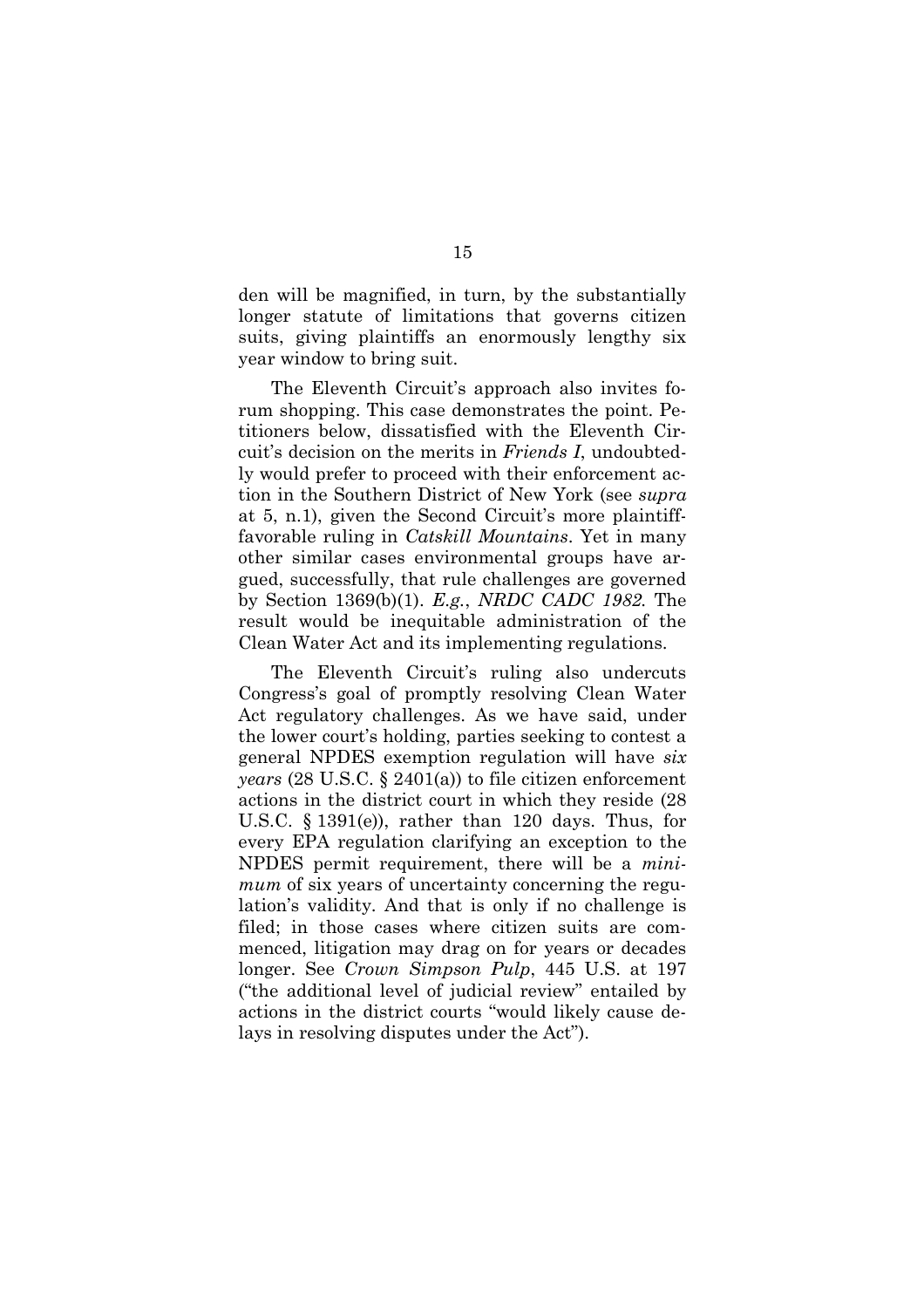The costs associated with such delay and uncertainty are staggering. Compliance with *settled* EPA rules "can entail enormous up-front investments of money, effort, and advance planning." Ronald M. Levin, *Statutory Time Limits on Judicial Review of Rules: Verkuil Revisited*, 32 CARDOZO L. REV. 2203, 2204-2205 (2011). Coping with indefinite *uncertainty* concerning the enforceability of those rules would entail substantially greater cost. It therefore goes without saying that "[b]oth the agency and the private sector have [powerful] interests in getting the legality of these rules settled one way or the other relatively quickly." *Ibid*. The Eleventh Circuit's ruling turns that objective on its head.

Finally, the current disarray among some circuits—and indecision on the issue among others means that wasteful litigation about where a challenge to CWA rules belongs, before a court even gets to the merits, will continue. The simple question of which court has jurisdiction over EPA rules that say a defined activity does not require an NPDES permit deserves an authoritative, nationwide answer.

In short, the panel's ruling, left undisturbed, will result in decades of uncertainty over the legitimacy of any Clean Water Act regulation defining when NPDES permits are and are not required; will result in wasteful litigation over where jurisdiction for a rule challenge lies; and will lead to inconsistent rulings that will create confusion and encourage forum shopping. The result with be regulatory disarray that will come at enormous cost to both the courts, EPA, and regulated industry. This Court's immediate review is warranted.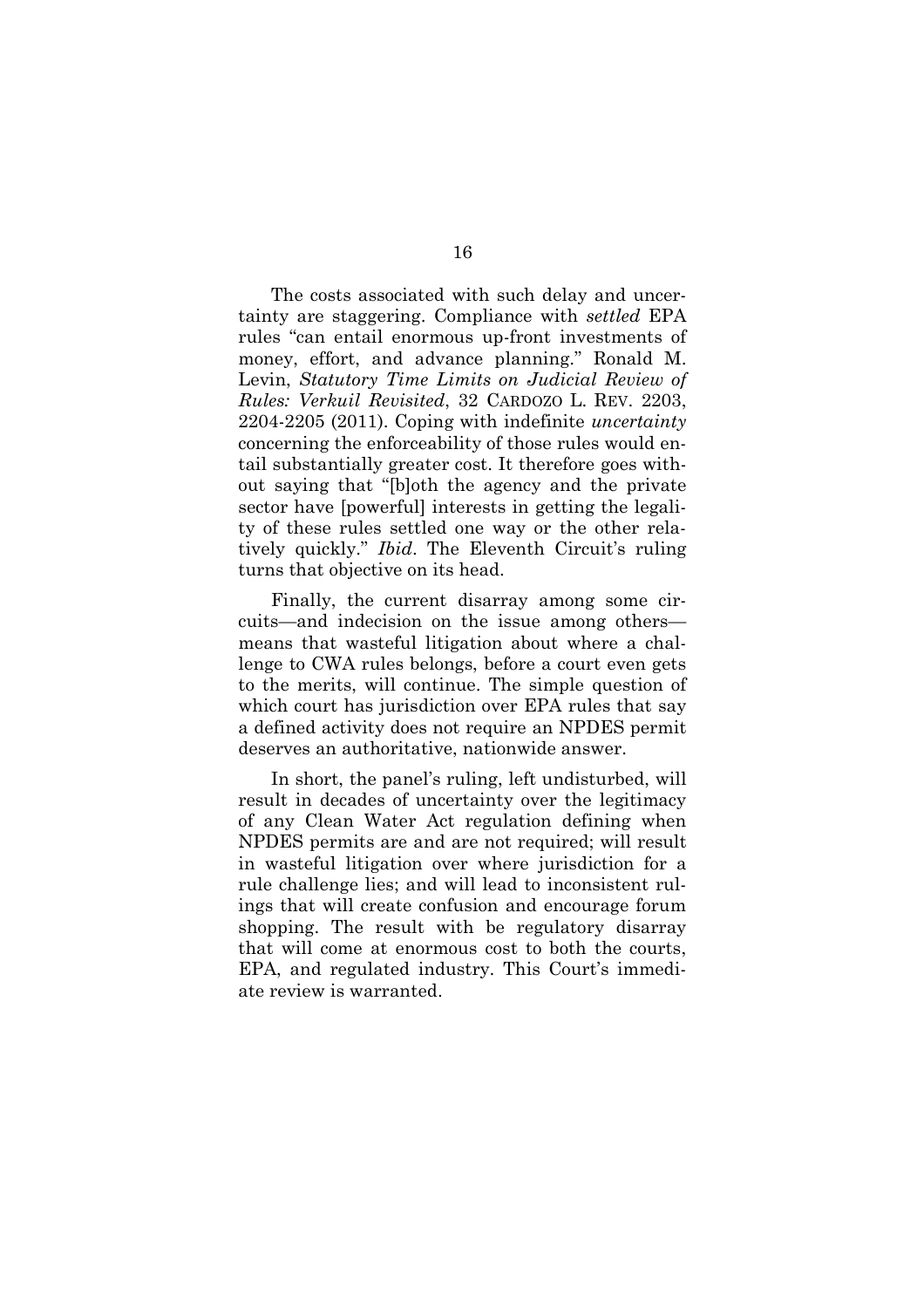#### **C. The decision below is wrong.**

The Eleventh Circuit fundamentally misinterpreted the CWA's judicial review provisions. According to the practical approach mandated by this Court's precedents—and consistent with the broader statutory scheme and legislative history—the Eleventh Circuit had exclusive original jurisdiction to consider the petitions for review.

1. "The preeminent canon of statutory interpretation" is that "'the legislature says in a statute what it means and means in a statute what it says there.'" *BedRoc Ltd.* v. *United States*, 541 U.S. 176, 183 (2004) (quoting *Conn. Nat'l Bank* v. *Germain*, 503 U.S. 249, 253-254 (1992)). The Court must therefore "begi[n] with the statutory text." *Ibid*.

a. By its plain terms, Section 1369(b)(1)(F) confers original jurisdiction on the courts of appeals to hear challenges to any EPA action "in issuing or denying any permit" under the NPDES permit program. As then-Judge Ginsburg observed, this Court has admonished the lower courts to give that language "a practical rather than a cramped construction." *NRDC CADC 1982*, 673 F.2d at 405 (citing *Crown Simpson Pulp*, 445 U.S. 193). Consistent with that instruction, this Court itself has read clause (F) to cover not just *literal* permit issuances and denials, but any EPA action that has "the precise effect" of, or is otherwise "functionally similar" to, the issuance or denial of an NPDES permit. *Crown Simpson Pulp*, 445 U.S. at 196. That alone is sufficient to resolve the question presented. There is no disputing that the Water Transfers Rule is the functional equivalent of a blanket permit for discharges resulting from "an activity that conveys or connects waters of the United States without subjecting the transferred wa-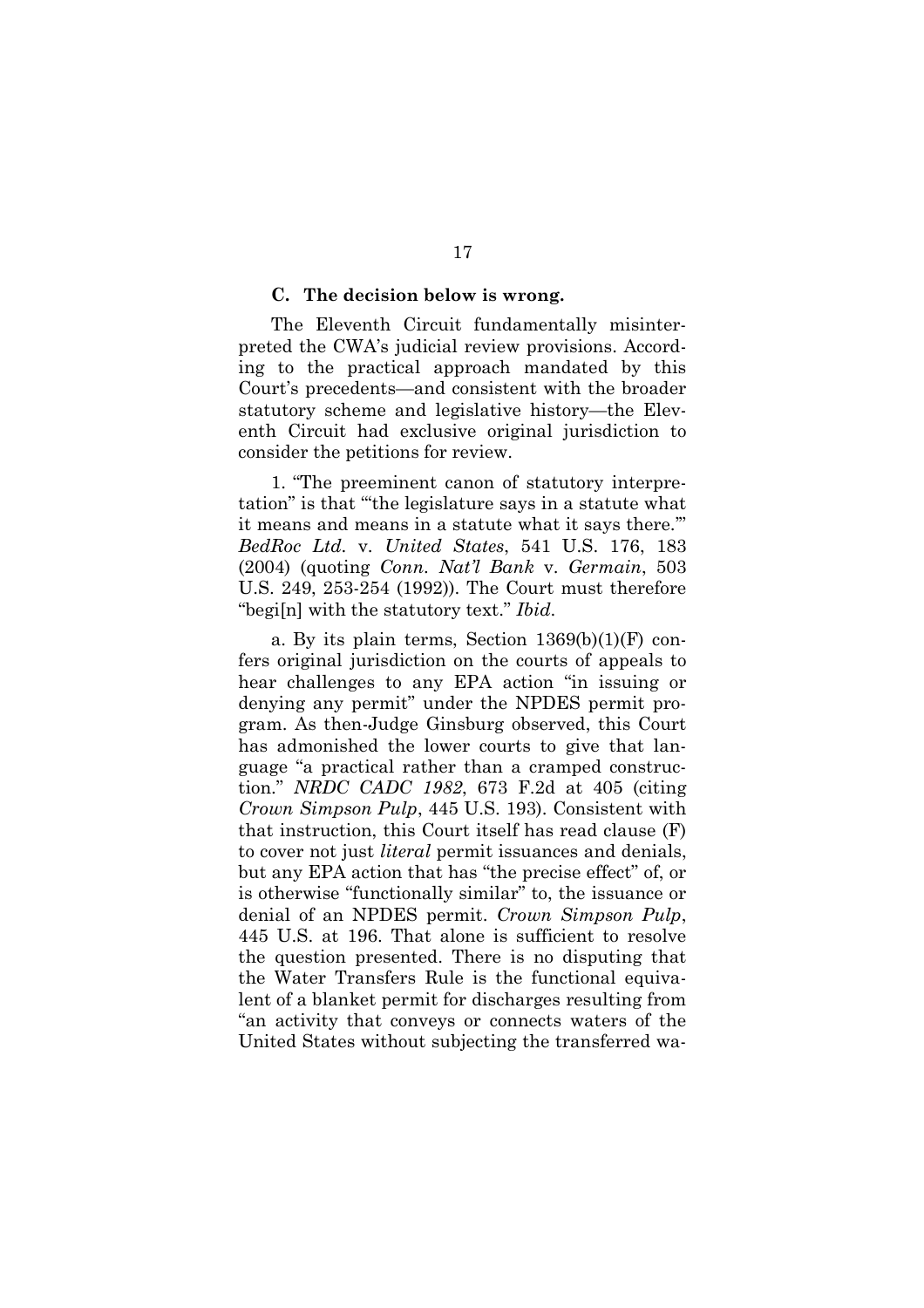ter to intervening industrial, municipal, or commercial use." 40 C.F.R. § 122.3(i). For its part, the Eleventh Circuit concluded that "[t]he water-transfer rule neither issues nor denies a permit" and instead simply "exempts a category of activities from the requirements of a permit." App., *infra*, 12a. But that is exactly the kind of cramped and inflexible reading this Court forbade in *Crown Simpson Pulp*. The Eleventh Circuit accordingly erred in dismissing the petitions for review for lack of jurisdiction on that basis.

b. Original jurisdiction in the courts of appeals is also proper under clause (E), which covers EPA actions "approving or promulgating any effluent limitation or other limitation under section 1311, 1312, 1316, or 1345 of this title." 33 U.S.C. § 1369(b)(1)(E). In distinguishing an "other limitation" from an "effluent limitation," Congress meant to confer jurisdiction on the courts of appeals to hear challenges to any *practical* limitations EPA may impose on, among others, "*permit issuers.*" *NRDC CADC 1982*, 673 F.2d at 405 (emphasis added). That describes the Water Transfers Rule precisely: it is a limitation on the discretion of "permit issuers" (*ibid*.), who are prevented by its operation from imposing independent effluent limitations on transfers of water that satisfy the regulation's conditions.

The Eleventh Circuit ignored that rationale. It concluded that the Water Transfers Rule is not an "other limitation" because the Rule "imposes no restrictions on entities engaged in water transfers" but rather "exempts governments and private parties engaged in water transfers from the procedural and substantive requirements of the Administrator's permit program." App., *infra*, 10a.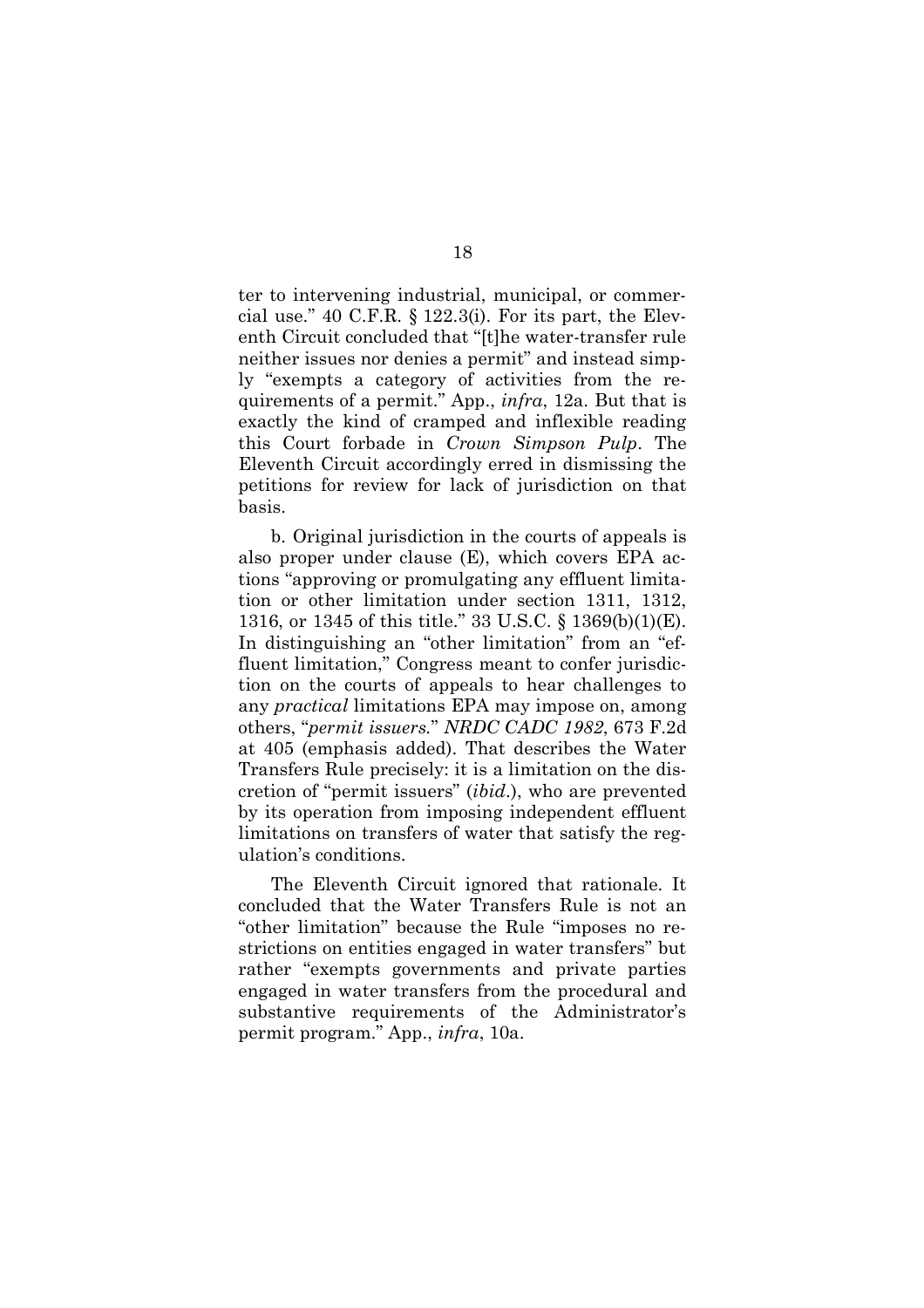That reasoning is both irrelevant and wrong. It is irrelevant because, as then-Judge Ginsburg explained, clause (E) applies to limitations that EPA places not just on regulated entities, but also on other entities affected by the CWA, including "permit issuers" (*NRDC CADC 1982*, 673 F.2d at 405)—and as we have just explained, the Rule *is* a limitation on permit issuers.

The Eleventh Circuit's reasoning is wrong because the Water Transfers Rule exempts only *some* water transfers from the permit requirement, while requiring a permit for others. The Rule does not apply when "pollutants [are] introduced by the water transfer activity itself to the water being transferred." 40 C.F.R. § 122.3(i). And the Rule requires a permit when the water being transferred is subject "to intervening industrial, municipal, or commercial use" during the course of the transfer and a discharge of pollutants occurs. *Ibid.* Accordingly, the rule very plainly is a *limitation* on what transfers may be made without a permit. The Eleventh Circuit simply ignored that crucial point.<sup>5</sup>

2. If there were any ambiguity concerning the scope of Section 1369(b)(1), it would be resolved by the structure and "design of the [CWA] as a whole." *K Mart Corp.* v. *Cartier, Inc*., 486 U.S. 281, 291

<sup>5</sup> The lower court also reasoned (App., *infra*, 10a-11a) that the Water Transfers Rule "was not promulgated under section 1311, 1312, 1316, or 1345," but instead under Section 1342. But Section 1311 makes "the discharge of any pollutant by any person" illegal "[e]xcept in compliance with," among other provisions, Section 1342. Section 1342, in turn, establishes the NPDES permit program. Any regulation promulgated under Section 1342's permit program is necessarily also promulgated under Section 1311's prohibition of discharges without a permit.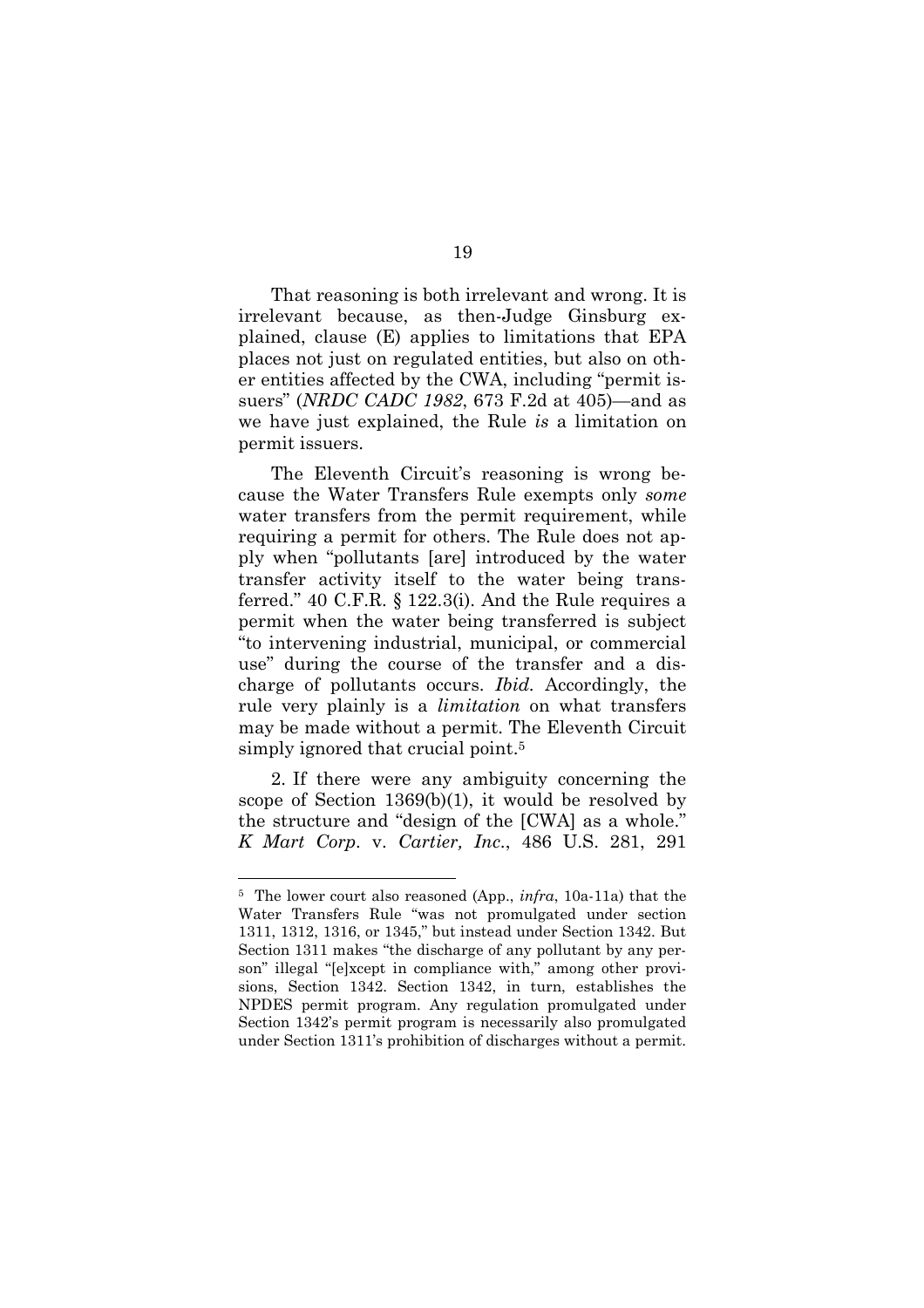(1988). That is because a "provision that may seem ambiguous in isolation is often clarified by the remainder of the statutory scheme." *AT&T Mobility LLC* v. *Concepcion*, 131 S. Ct. 1740, 1754 (2011) (quoting *United Sav. Ass'n of Tex.* v. *Timbers of Inwood Forest Assocs*., 484 U.S. 365, 371 (1988)).

a. Section 1369(b)(1) is one of two separate judicial review provisions under the CWA. Whereas petitions for review in the courts of appeals cover challenges to EPA's "broad, policy-oriented rules" (*NRDC CADC 1982*, 673 F.2d at 405), citizen enforcement complaints in the district courts cover, among other things, alleged "violation[s] of \* \* \* effluent standard[s] or limitation[s]" and orders issued "with respect to such a standard or limitation." 33 U.S.C. § 1365(a)(1). Given the different competencies of the courts of appeals and district courts, as well as the different procedural rules applicable to each, the CWA's division of labor between the two courts makes good sense.

As an initial matter, "the great advantage the district courts have over the courts of appeals" in most cases is "their ability to use extensive factfinding mechanisms." *NRDC CADC 1982*, 673 F.2d at 405 n.15. That advantage is put fully to use in citizen enforcement actions, which ordinarily require complex and "technical factfinding" to determine whether the defendants in such actions are (or are not) complying with the relevant effluent limitations, standards, or orders. *Ibid*. But the "extensive factfinding mechanisms" of the district courts are "*not* relevant" to challenges to EPA's "broad, policyoriented rules." *Id*. at 405 & n.15 (emphasis added). In challenges to rules of national applicability, like the Water Transfers Rule, "the case for first-instance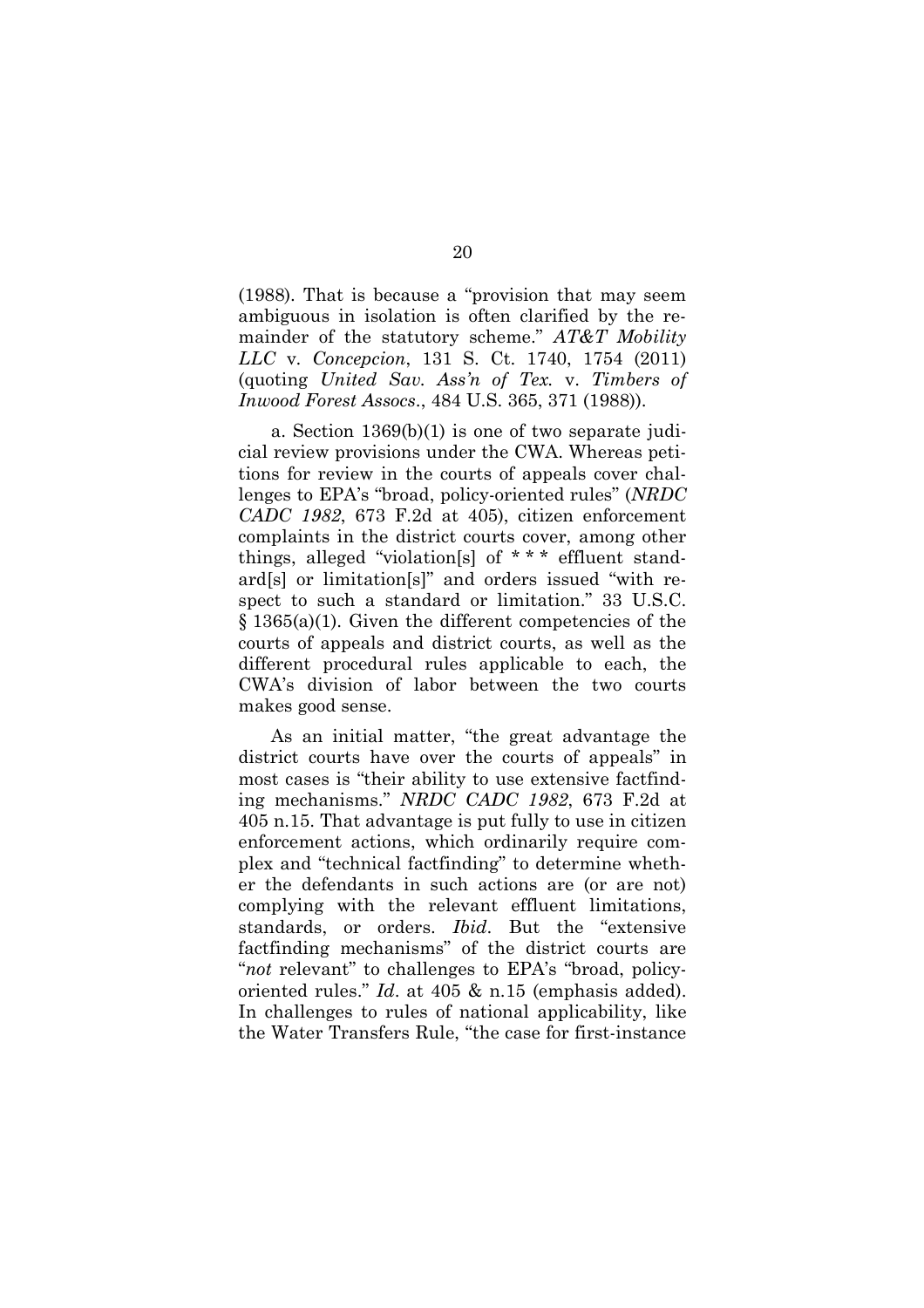judicial review in a court of appeals is stronger" because there is no "need to engage in technical factfinding when judicial review is concentrated on an agency record and policy determinations." *Ibid*.

What is more, petitions for review filed in the courts of appeals are subject to procedures designed to ensure prompt and uniform determinations of the legality of EPA's rules. As we have explained, they are governed by a 120-day statute of limitations (33 U.S.C. § 1369(b)(1)) and a compulsory procedure for consolidating all petitions for review challenging the same EPA action in a single circuit. 28 U.S.C. § 2112(a). Petitions for review also must be brought against EPA, ensuring the agency is present to defend its own actions. Litigating general rule challenges in the courts of appeals thus serves "the twin congressional purposes of insuring that the substantive provisions" of EPA's regulations and orders are "uniformly applied and interpreted" and "that the circumstances of [their] adoption [are] quickly reviewed by a single court." *Adamo Wrecking Co.* v. *United States*, 434 U.S. 275, 284 (1978). See also *NRDC CADC 1982*, 673 F.2d at 405 n.15 ("National uniformity, an important goal in dealing with broad regulations, is best served by initial review in a court of appeals") (citing *Costle*, 566 F.2d at 451).

By contrast, citizen enforcement suits filed in the district courts under 33 U.S.C. § 1365(a) are not subject to any of the same procedural safeguards meant to ensure efficiency, uniformity, and predictability with respect to broad-based regulations. They are subject to a longer statute of limitations (28 U.S.C. § 2401(a)) and need not name EPA as a defendant. 33 U.S.C.  $\S$  1365(a)(1). And "[t]here is no analogous transfer provision for district courts." *NRDC CADC*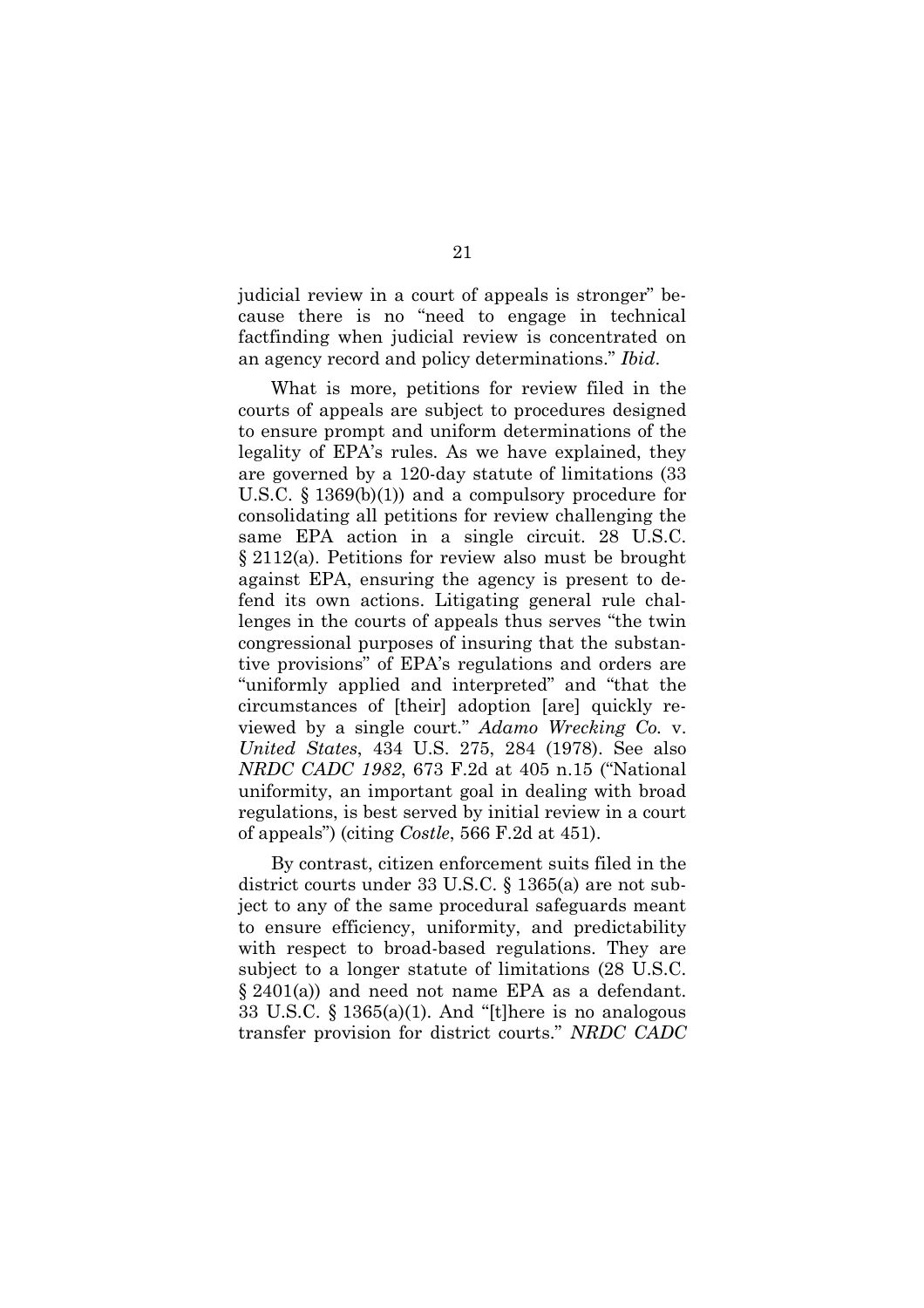*1982*, 673 F.2d at 405 n.15. Of course, when it comes to citizen suits seeking to enforce EPA's case-specific "technical determinations," like the effluent limitations established by a particular permit—and not "broad, policy-oriented rules" with national application—trial-court rules more closely resembling the traditional rules of civil procedure are perfectly appropriate. *Id*. at 405.

b. The decision below makes nonsense of this sensible bifurcated scheme. If the lower court's holding survives, "one or more district courts might proceed to review" the validity of the Water Transfers Rule under Section 1365(a), "yet review of a permit [denied] under the [Rule] would take place directly in a court of appeals under section  $[1369](b)(1)(F)$ ." *NRDC CADC 1982*, 673 F.2d at 405. That "would produce the truly perverse situation in which the court of appeals would review numerous individual actions issuing or denying permits \* \* \* but would have no power of direct review of the basic regulations governing those individual actions." *E.I. Du Pont de Nemours & Co.* v. *Train*, 430 U.S. 112, 136 (1977).

The concern is very real. It is easy to imagine, for example, the situation in which (1) an entity transfers water in compliance with the Water Transfers Rule and applies for a protective NPDES permit; (2) EPA or a state permitting agency denies the request as unnecessary under the Rule; and (3) an environmental group files a petition for review arguing that the Rule is unlawful. Although original jurisdiction would lie in *that* case in the courts of appeals because it involves a permit denial, a direct challenge to the Rule would (according to the Eleventh Circuit) have to be litigated in a district court. NPDES regu-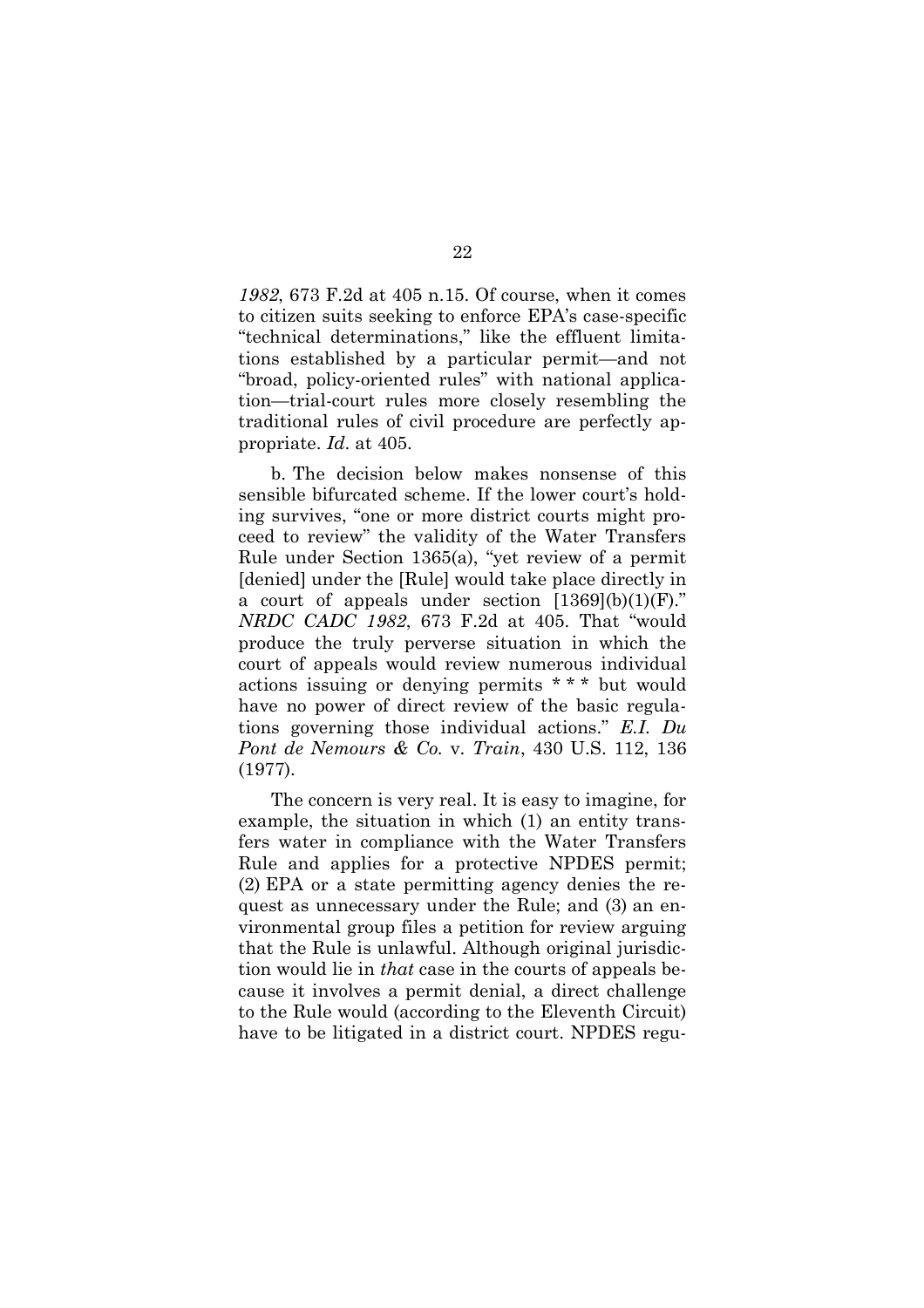lations accordingly "would be reviewable at different levels of the federal-court system depending on the fortuitous circumstance of" whether or not the challenge were tied to a particular permit issuance or denial, resulting in a "irrational bifurcated system." *Crown Simpson Pulp*, 445 U.S. at 196-197. The interplay between Sections 1369(b)(1) and 1365(a) thus counsels strongly against the Eleventh Circuit's decision below and in favor of the approach taken by the Fourth, Sixth, Ninth, and D.C. Circuits.

It is fundamental, as Justice Cardozo once put it, that "the meaning of a statute is to be looked for, not in any single section, but in all the parts together and in their relation to the end in view." *Panama Refining Co.* v. *Ryan*, 293 U.S. 388, 439 (1935) (Cardozo, J., dissenting). In holding that it lacked jurisdiction over the petitions for review in this case, the Eleventh Circuit not only ignored the CWA's plain text and this Court's precedents; it also undeniably lost sight of the "all the parts [of the CWA] together and in their relation to the end in view." *Ibid*.

3. The decision below is wrong for one final reason: Congress ratified the Fourth and D.C. Circuits' contrary construction of Section 1369(b)(1)(F) in 1987 and 1988. "The doctrine of ratification states that 'Congress is presumed to be aware of a judicial interpretation of a statute and to adopt that interpretation when it re-enacts a statute without change.'" *Dep't of Transp.* v. *Public Citizen*, 541 U.S. 752, 770 n.4 (2004) (quoting *Lorillard* v. *Pons*, 434 U.S. 575, 580 (1978)). As relevant here, Congress in 1987 amended 33 U.S.C. § 1369(b)(1) with several minor changes, including an increase of the initial 90-day clock for filing petitions for review to 120 days. See Pub. L. No. 100-4, § 505(a), 101 Stat. 7 (1987). It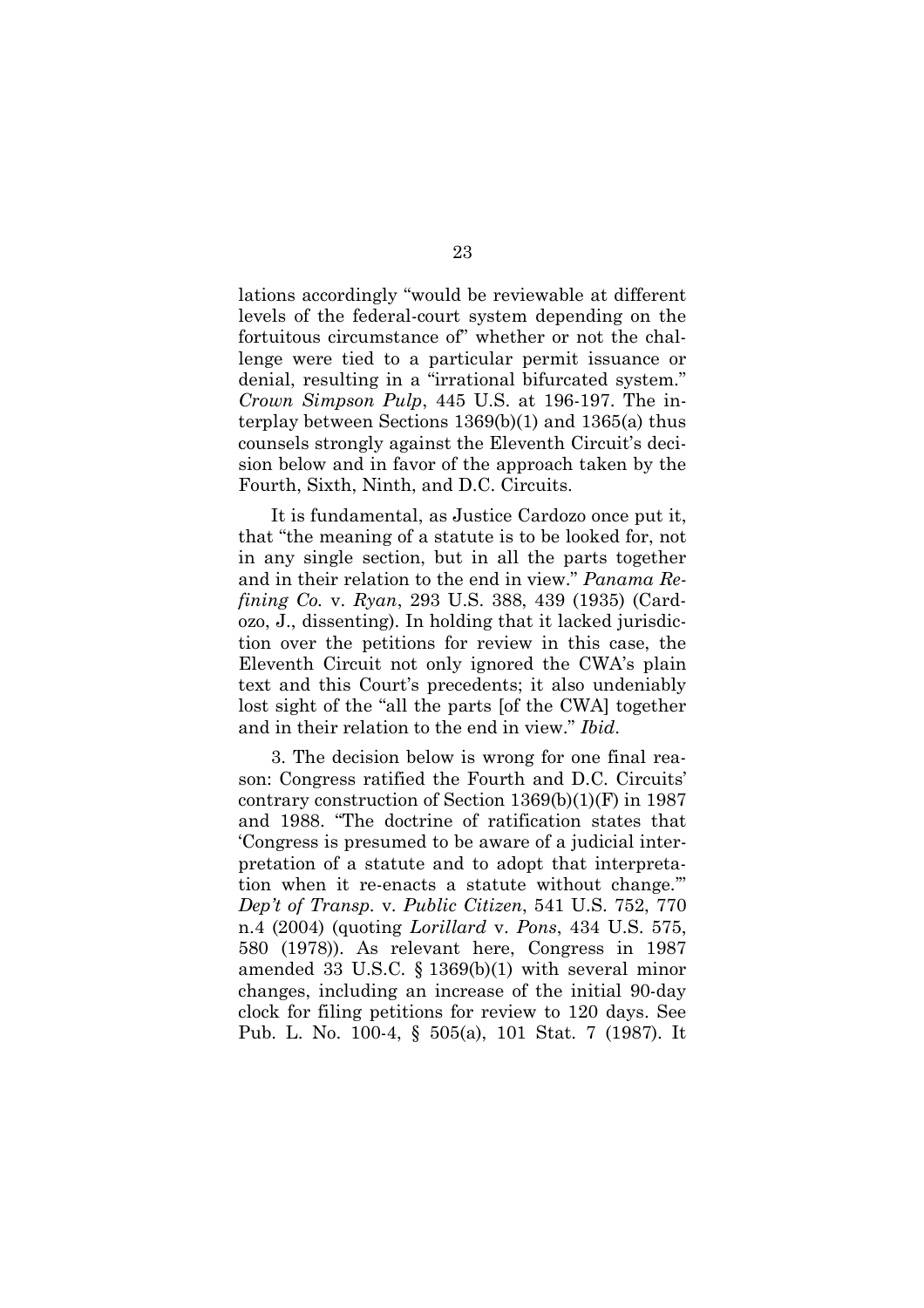again amended Section 1369(b)(1) in 1988 to alter the procedures used to determine which court of appeals would hear consolidated reviews of multiple petitions filed in multiple circuits. See Pub. L. No. 100-236, § 2, 101 Stat. 1731 (1988).

Prior to the 1987 and 1988 amendments, the Fourth and D.C. Circuits had concluded uniformly that Section  $1369(b)(1)(F)$  conferred original jurisdiction on the courts of appeals over all regulations "closely related to" the setting of "effluent limitations," including all permitting "standards of nationwide applicability" (*Costle*, 566 F.2d at 450-451), and all regulations concerning general "procedures for issuing or denying NPDES permits." *NRDC CADC 1982*, 673 F.2d at 402. "Congress is presumed to [have been] aware" of those circuits' interpretations of the statute. *Lorillard*, 434 U.S. at 580. Congress's enactment of the 1987 and 1988 amendments without changing the language of Section  $1369(b)(1)(F)$ accordingly must be understood as its "adopt[ion of] that interpretation." *Ibid*. For that reason, as well, the decision below is wrong and the petition should be granted.